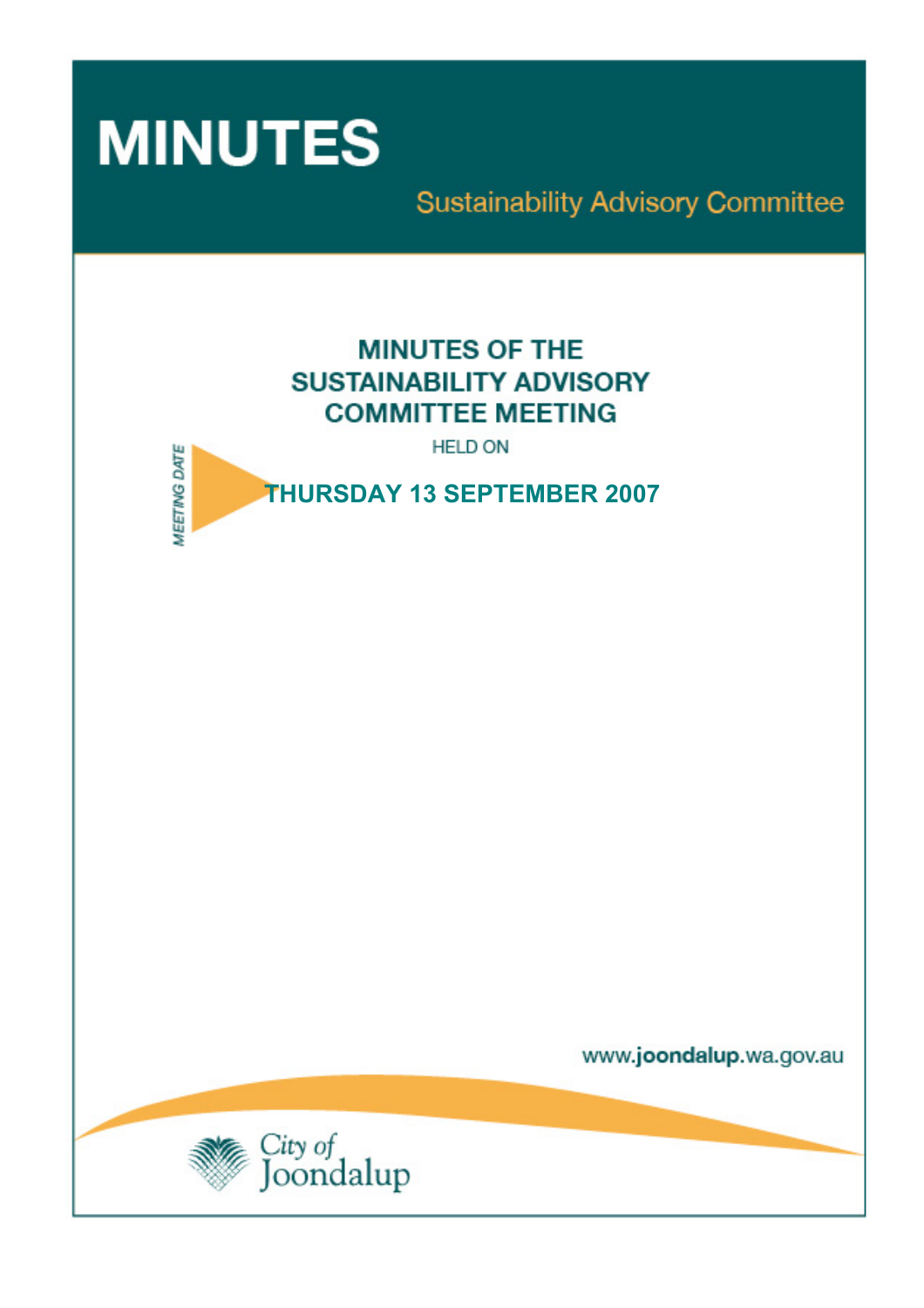# **CITY OF JOONDALUP**

# **MINUTES OF THE SUSTAINABILITY ADVISORY COMMITTEE MEETING HELD IN CONFERENCE ROOM 3, JOONDALUP CIVIC CENTRE, BOAS AVENUE, JOONDALUP ON THURSDAY, 13 SEPTEMBER 2007.**

# **ATTENDANCE**

# **Committee Members:**

| Cr Michele John<br>Cr Steve Magyar<br><b>Cr Russ Fishwick</b><br>Mr John Willett | <b>Presiding Person</b>        | from 1823 hrs |
|----------------------------------------------------------------------------------|--------------------------------|---------------|
|                                                                                  | <b>Deputy Presiding Person</b> | to 1935 hrs   |
| Ms Wendy Herbert<br><b>Mr Will Carstairs</b>                                     | <b>Community Rep</b>           |               |
| Officers:                                                                        |                                |               |
|                                                                                  |                                |               |

Mrs Jill Hewison **Administrative Secretary** 

## **In Attendance – Item 1**

Mr N Turner, Strategy Manager, Water Recycling, Water Corporation *to 1903 hrs*

# **DECLARATION OF OPENING**

The Deputy Presiding Person declared the meeting open at 1814 hrs.

# **APOLOGIES/LEAVE OF ABSENCE**

Cr Sue Hart Mr Brett Dorney Ms Ute Goeft

#### **CONFIRMATION OF MINUTES**

# MINUTES OF THE SUSTAINABILITY ADVISORY COMMITTEE MEETING HELD ON 19 JULY 2007

**MOVED Cr Magyar SECONDED Mr Will Carstairs that the minutes of the meeting of the Sustainability Advisory Committee held on 19 July 2007 be confirmed as a true and correct record.** 

#### **The Motion was Put and CARRIED (5/0)**

**In favour of the motion:** Crs Magyar & Fishwick, Mr W Carstairs, Mr J Willett, Ms W Herbert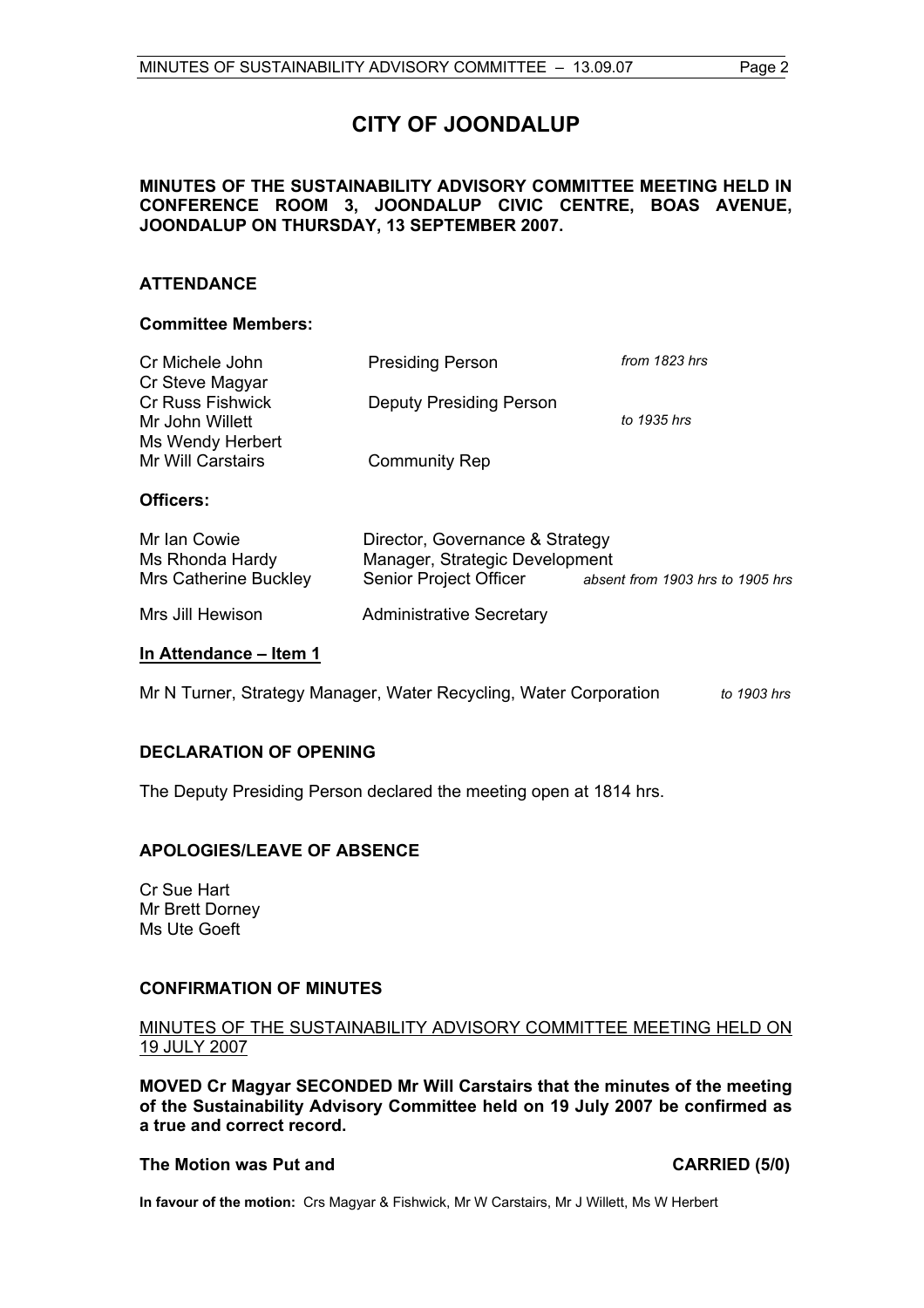# **ANNOUNCEMENTS BY THE PRESIDING PERSON WITHOUT DISCUSSION**

Nil.

# **DECLARATIONS OF INTEREST**

Nil.

# **IDENTIFICATION OF MATTERS FOR WHICH THE MEETING MAY SIT BEHIND CLOSED DOORS**

Nil.

# **PETITIONS AND DEPUTATIONS**

Nil.

# **REPORTS**

# **1 PRESENTATION – UNDERGROUND WATER REPLENISHMENT PROJECT [00906]**

**WARD:** All

**RESPONSIBLE** Mr Ian Cowie **DIRECTOR:** Governance & Strategy

Nick Turner is the Strategy Manager of the Water Corporation's Underwater Replenishment Project.

This presentation will provide an overview of this pilot project. This project aims to utilise waste water produced at the Beenyup Waste Treatment Plant (Craigie) and treat the water to a tertiary level which is then injected into the groundwater aquifer via a bore system. The pilot project has been funded by the Federal Government and if successful will produce a long-term solution for replenishing groundwater aquifers.

*Cr John entered the Room at 1823 hrs and assumed the Chair.*

# **Presentation**

Mr Turner, Strategy Manager, Water Recycling, Water Corporation, gave an overview of the Report and distributed a handout on Groundwater Replenishment (Attachment 1 refers). Discussion ensued.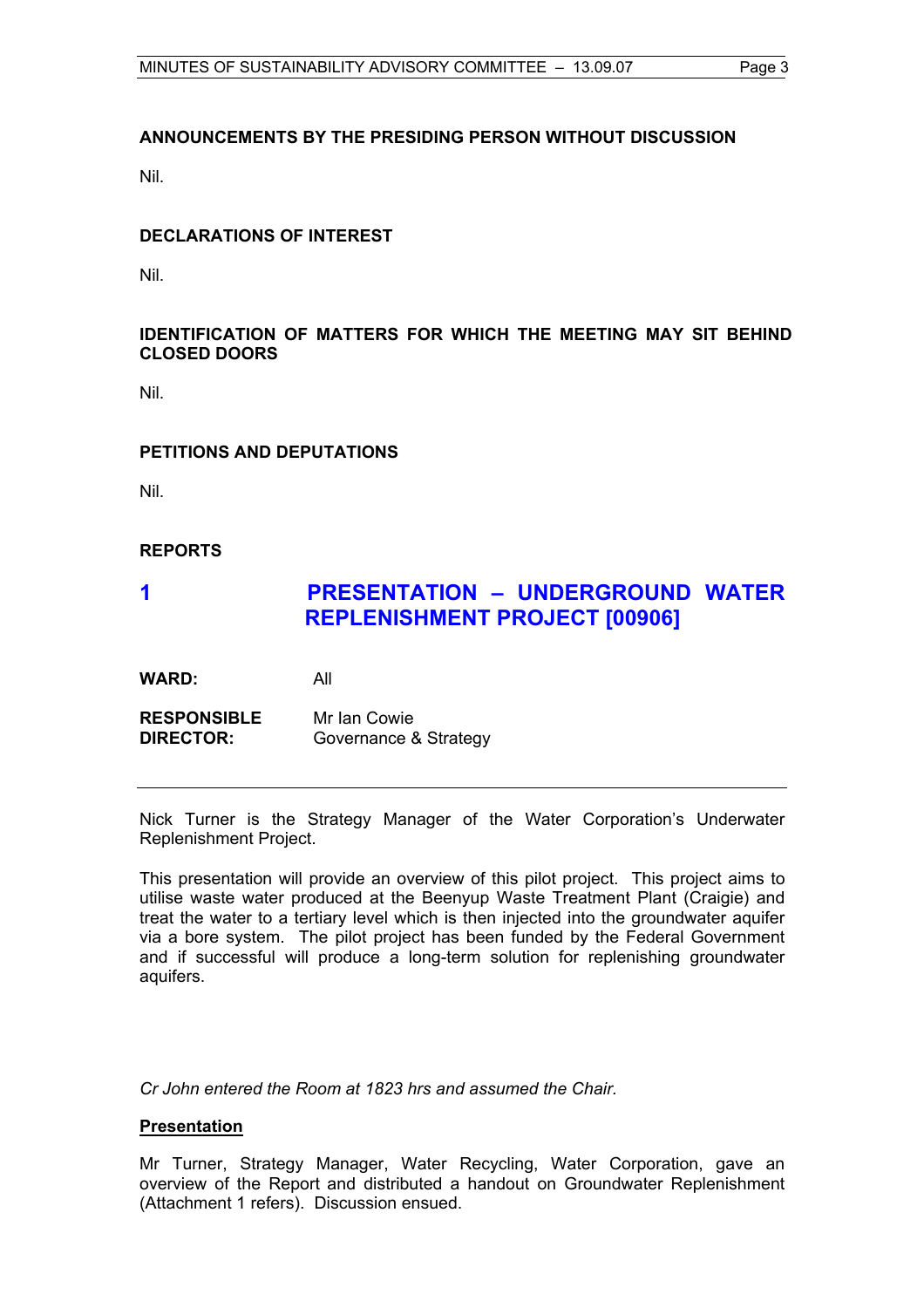The Presiding Person thanked Mr Turner for his presentation.

*Mr Turner left the Room at 1903 hrs.* 

*Senior Project Officer left the Room at 1903 hrs and returned at 1905 hrs.* 

# **2 PRESENTATION – IMPACT OF DRUG USE IN LOCAL SOCIETIES [00906]**

**WARD:** All

**RESPONSIBLE** Mr Ian Cowie **DIRECTOR:** Governance & Strategy

Wendy Herbert, will present to this Sustainability Advisory Committee meeting, an overview from the Drug Free Australia Conference - Impact of Drug Use in Local Societies.

This presentation raises a social sustainability issue that is prevalent across Australia and within Joondalup. In order to raise awareness of the drug issues within the Joondalup community, Mrs Wendy Herbert will give an overview of her presentation at the Drug-Free Australia conference held in Melbourne 2007. Wendy will point out that one in three families are currently coping with illicit drug problems. Western Australia (which includes Joondalup) has the highest consumption of amphetamine (in particular ICE) use.

This presentation will provide an overview of the current drug policy in Australia and Wendy will present some of her ideas for how the City of Joondalup can look at addressing this problem within our local community.

# **Presentation**

Ms Herbert provided an overview of the Report and distributed a handout 'ICE PACK - Information on Methamphetamine' (Attachment 2 refers). Ms Herbert also made reference to a Drug Free Australia Conference (Attachment 3 refers) to be held in South Australia and to European Cities Against Drugs (ECAD) (Attachment 4 refers). Discussion followed.

*Mr Willett left the Room at 1935 hrs.*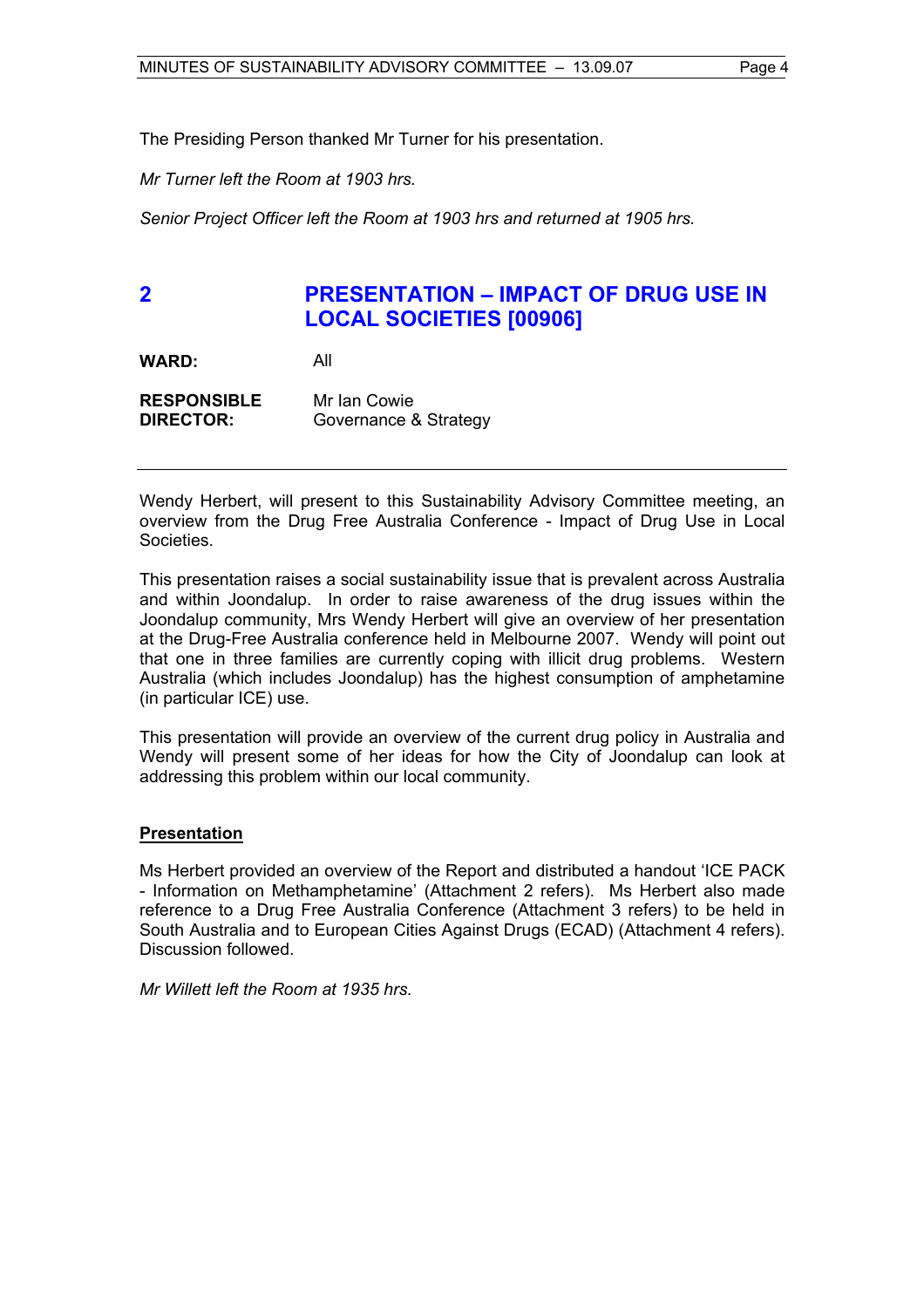# **ITEM 1 SOLAR POWER TECHNOLOGY - [00906]**

**WARD:** All

**RESPONSIBLE** Mr Ian Cowie **DIRECTOR:** Governance and Strategy

#### **PURPOSE/EXECUTIVE SUMMARY**

To provide the Sustainability Advisory Committee (SAC) with an overview of solar power technology, potential projects the City could undertake in relation to solar power in the future and to consider options for the promotion of solar power as an energy saving measure to the community.

# **BACKGROUND**

At it's meeting on 24 May 2007, SAC requested that a report be drafted in relation to solar energy systems.

After the Federal Government's budget announcements in May of this year, the demand for solar power systems has considerably increased in light of new government rebates for residential and community-building installations.

Despite the City's ineligibility for these rebates, it has still been noted as an opportune time for the City to consider introducing solar power technology as a means of further reducing carbon emissions and for promoting the use of renewable energy to its residents.

The City has no current solar power systems in place. However through the "Cities for Climate Protection Program" the City has undertaken many initiatives to reduce greenhouse gas consumption including the use of renewable energy.

As part of the Craigie Leisure Centre redevelopment the City installed a geothermal heating system to heat the Centre's two pools and to provide air temperature control. Whilst this system had greater capital costs when compared to other heating systems, it provided the greatest long-term savings and environmental benefit over the expected life of the project. The system is projected to provide 14,000 tonnes of  $CO<sub>2</sub>$ -e savings over the 15 year life of the project.

Since August 2005, the City has purchased renewable energy from Landfill Gas & Power P/L whose landfill gas turbines capture and recover methane at Tamala Park. In the financial year 2006-2007, 4,583,219 kWh of renewable energy was purchased which has avoided 4,404.47 tonnes of  $CO<sub>2</sub>$ -e.

The City's 2006 Measures Evaluation Report has quantified an abatement of 79,632 tonnes of  $CO<sub>2</sub>$ -e abatement from 1998/99 to 2005/06. The Draft 2007 Measures Evaluation Report has estimated that the City has abated a further 61,508 tonnes of  $CO<sub>2</sub>$ -e in 2006-07. The City has achieved this reduction by undertaking a comprehensive range of actions that have significant opportunities for abatement.

The City's Draft Greenhouse Action Plan 2007 – 2010 provides direction for reducing the City's greenhouse gas emissions over the next four years. The Draft Plan includes the following actions relating to renewable energy: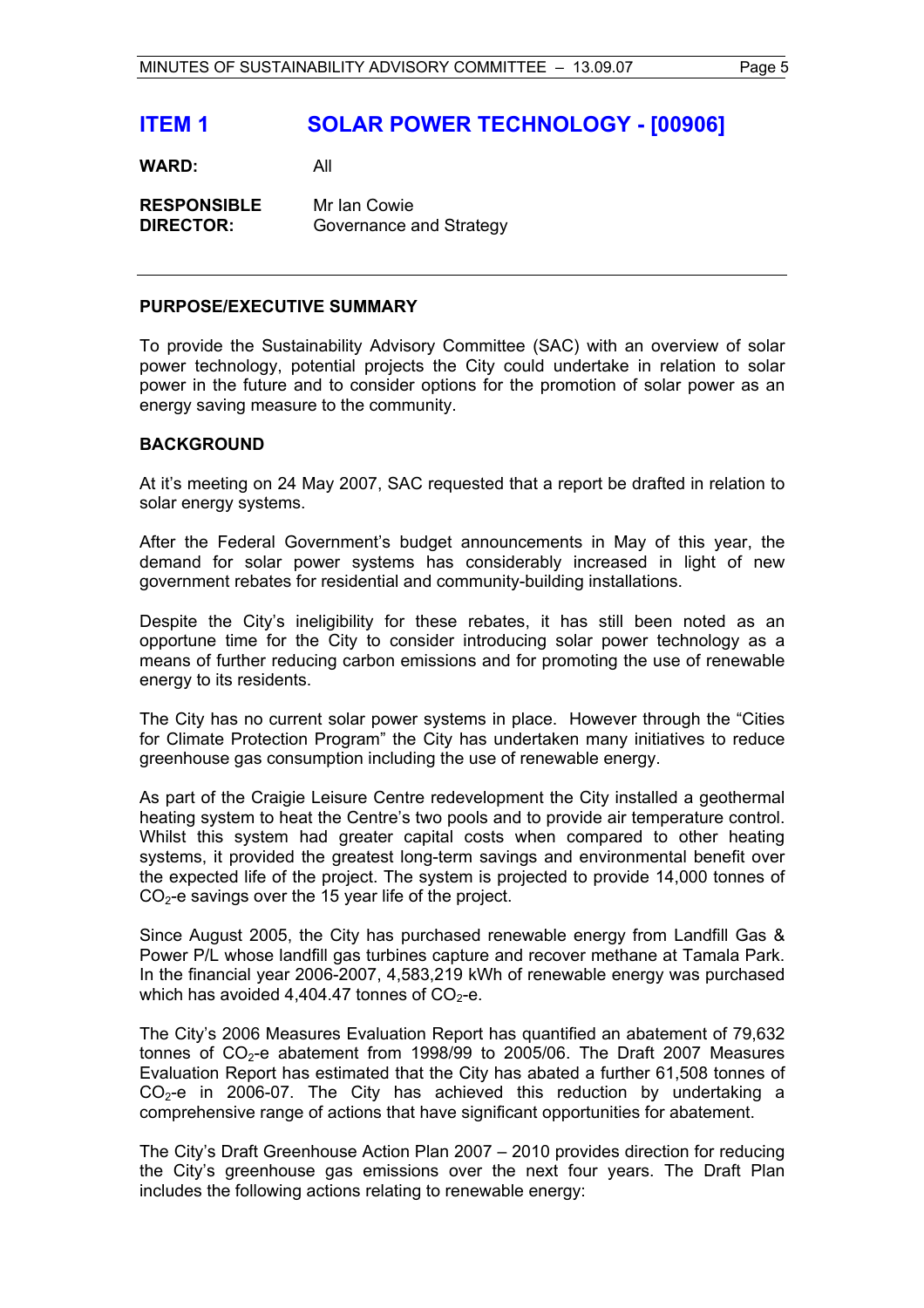- Undertake energy audits on the top 5 emitting Council buildings and develop a priority schedule for undertaking ongoing audits of all other Council buildings;
- Further investigate the viability of utilising green power supplied from renewable energy for other Council facilities; and
- Investigate opportunities for introducing solar power lighting as pilot projects.

# **DETAILS**

Solar power (otherwise known as "solar energy") is radiation emitted by the sun that can be harnessed by technology to produce heat and electricity.

Solar energy requires two technological components in order for the energy to become functional. These components are a *collector* and a *storage unit*.

#### Types of solar energy technologies

There are three methods of collecting solar energy that are currently in use today. These are: flat-plate collectors, focusing collectors and passive collectors.

#### *Collectors*

Flat-plate collectors are the most commonly used. (Refer to Diagram 1 in Attachment 1). They consist of an array of solar panels arranged in a simple flat plane. They apply photovoltaic (photo=light volt=electricity) technology to convert solar energy into electricity through the use of semi-conductor materials (usually silicon). They can vary greatly in size and have an output that is directly related to a few variables including size, facing and cleanliness. These variables all affect the amount of radiation that falls on the collector. Some of the issues these variables encounter are potentially overcome by automated machinery that keeps the flat-panel facing the sun. The additional energy required to drive this machinery is easily offset by the additional energy captured by the panel's more efficient orientation. Flat-plate collectors require very little maintenance due to the limited amount of moving parts, which consequently increases the life of the technology to an expected 25 years. They are also suitable for urban areas due to the limited space they consume and the absence of noise when in use.

Focusing collectors are essentially flat-plate collectors with optical devices that are arranged to maximise the solar energy falling on the collector's focus area. (Refer to Diagrams 2 and 3 in Attachment 1). They are less popular than the traditional flatplate collector and function predominantly as solar furnaces. Focusing collectors produce enormous amounts of energy at a single point, but lose some of the energy that flat-plate collectors would otherwise be able to retrieve. Another issue encountered by this type of collector is the loss of efficiency the silicon parts experience when exposed to extremely high temperatures. Permanent damage may also occur to parts if not sufficiently safeguarded. This creates additional costs in the purchase, installation and maintenance of the collector.

Passive collectors absorb solar energy and convert it to heat naturally. (Refer to Diagrams 4 and 5 in Attachment 1). All objects have this property to some extent, but only some objects will be able to produce enough heat to make it worthwhile. This natural ability is often enhanced in some way (traditionally by painting the object black) and a system for transferring the heat to a different location is added. A common use of this collecting method is the installation of black pipes on household roofs to heat pools and spas.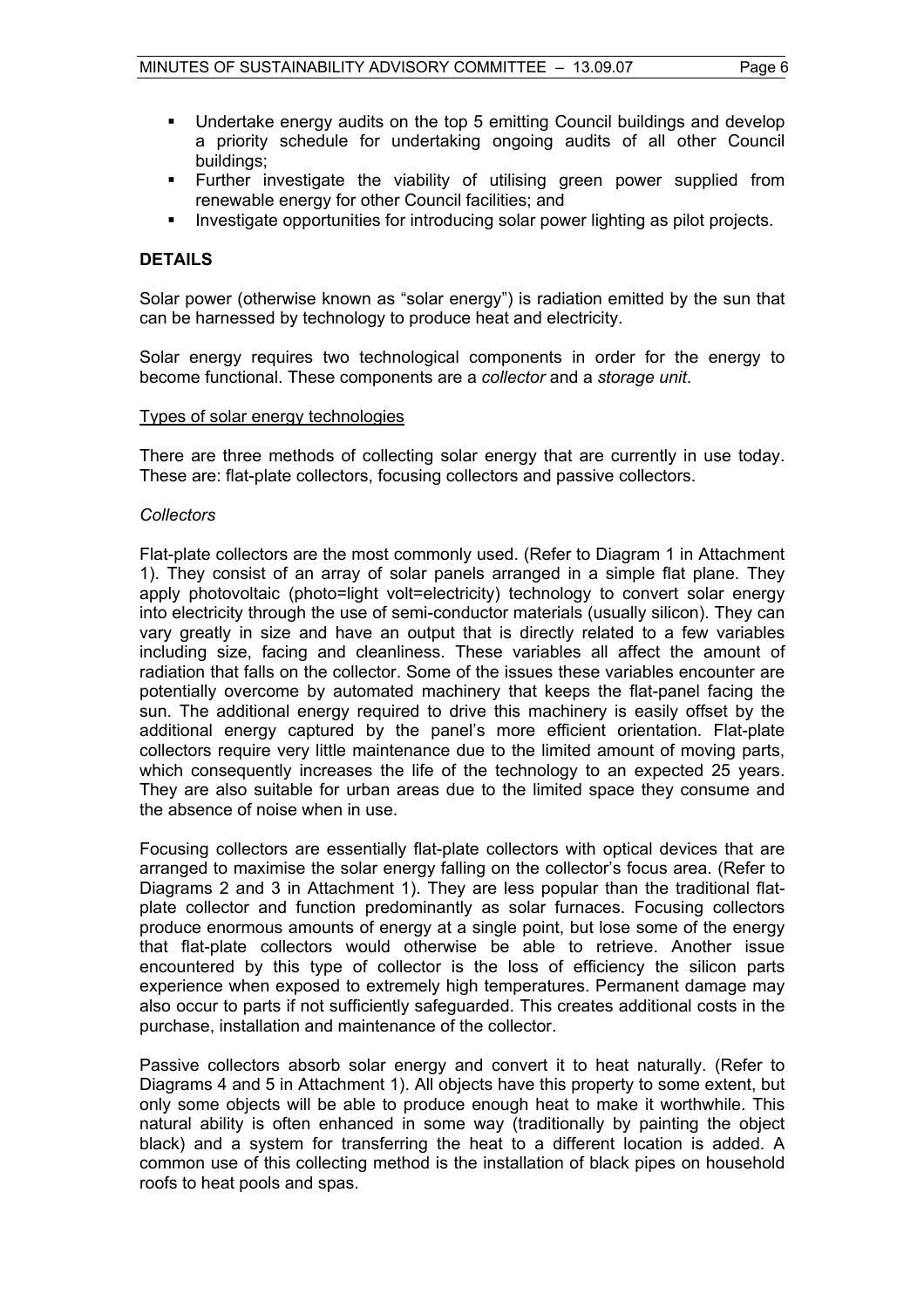#### *Storage units*

Solar energy is best suited for heating, as it is the most highly efficient form of energy transformation. Heat energy is typically stored in a liquid, such as water, or in a packed bed of stones. Heat energy may also be stored in a "phase-changer" or "heat-of-fusion unit". These storage units contain a chemical that changes from a solid to a liquid, subsequently "trapping" energy in the liquid. This energy is released when the chemical is transformed back into its solid form.

# *Applications*

Solar energy heating is typically used in households to heat water and the water itself is utilised as the storage unit. The heating of large buildings often employs heat-offusion storage units, but more often than not, packed beds and hot-water tanks are the preferred models of storage due to their reduced cost. When heating a building, it is often best to combine flat-plate collectors with passive collectors to maximise the net amount of solar energy collected and reduce the purchasing costs of flat-plate collectors. Examples of passive collectors used in building heating include: incidental heat trappings, by having windows face the sun during the day; thermosyphoning walls and roofs to reroute heat into areas where the heat is most needed; and solar ponds, where bodies of water near the building are used to collect and store heat before rerouting the heat back and forth from the building to the pond.

Solar energy may also be used for cooling, but at this stage, it is incredibly expensive. It is similar to the "phase-changer" storage principle in that it involves the changing of a liquid to a gas. The resultant gas is transferred into a lower pressure chamber that lowers the temperature of the gas. The low temperature gas absorbs the heat from a room, effectively cooling the area.

One of the most popular applications of solar energy is the conversion of energy to electricity. This is achieved through photovoltaic cells (as outlined earlier in the details section of the report). Photovoltaic cells operate at a low efficiency, typically around 15%. This means that out of all the solar radiation that falls upon them, less than 15% of it is converted into electricity. The maximum theoretical efficiency for a photovoltaic cell is 32.3%, which if achieved, would make solar electricity very economical. Recent advances have enabled an efficiency of up to 28.2%, but this is only in a laboratory environment.

#### Types of installations for solar electricity

*Grid Connected Systems* interact with the electricity supply grid. They are generally located in urban areas and photovoltaics are the usual energy source. The main components of the system are the photovoltaic cells and a grid interactive inverter.

The inverter converts the low DC voltage generated by the system to the normal 240V AC building supply. It also monitors the operation of the system to control how much electricity is drawn from or fed to the grid.

If the building uses more energy than the solar panels can supply, the shortfall is provided by the grid so power is always available. If the system is supplying more energy than is needed, the excess is fed into the grid. Often the meter just "runs backwards" when electricity is going into the grid, so the household only pays for the difference between what is imported and what is exported.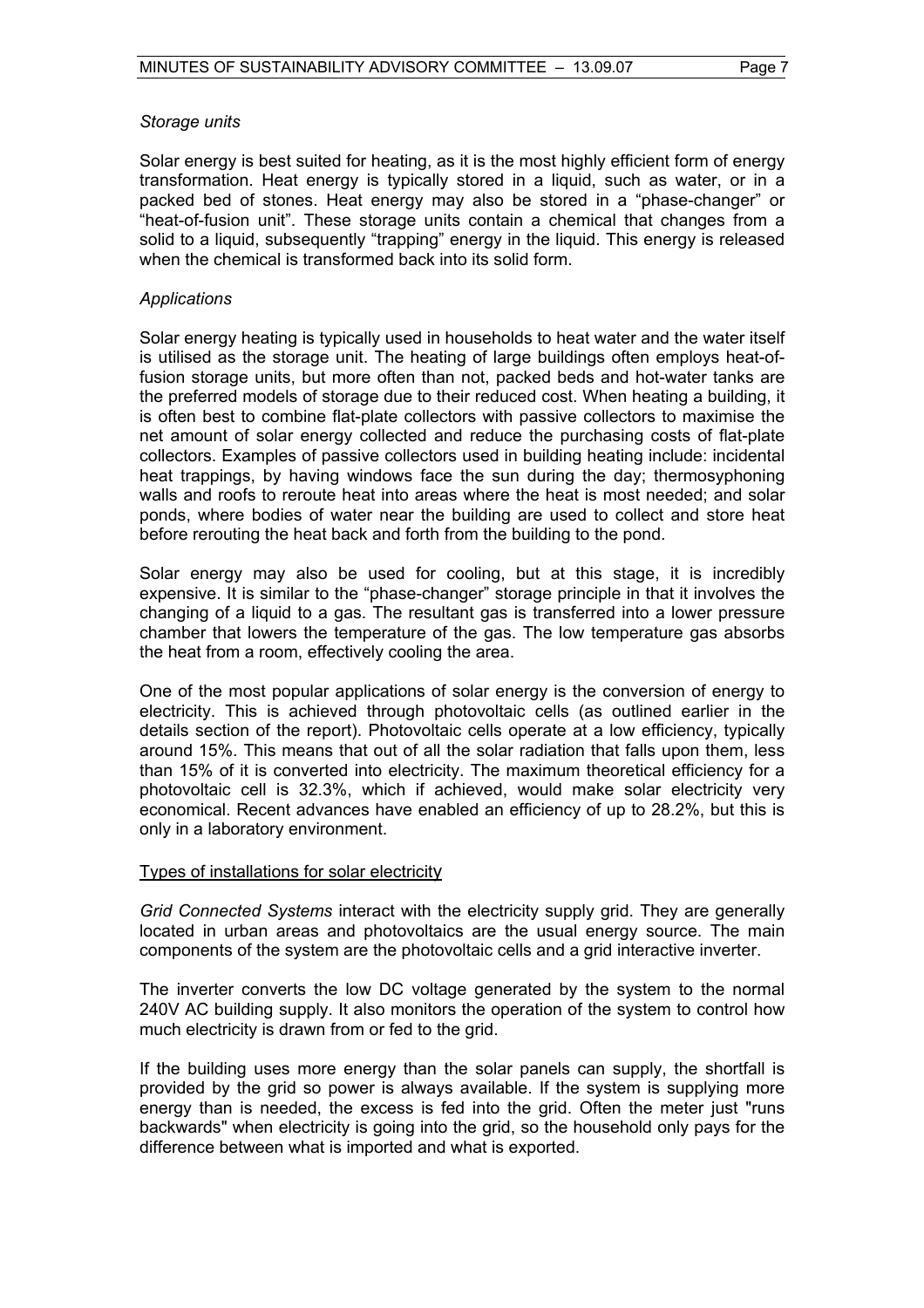Grid Connected Systems do not have storage batteries and do not provide a guaranteed continuous power supply. If the grid goes down the inverter will cut out for safety reasons and there will be no electricity available.

*Off-Grid Solar Systems* use solar panels to produce DC electricity which is then stored in a battery bank. An inverter then converts the DC power stored in the batteries to AC power - the kind of power found in a Grid Connected building. Sometimes, Off-Grid Systems will include a backup engine generator to charge the batteries if they get too low. Such a system can be set up so that the generator starts automatically in a low battery condition. These systems have a greater reliability for preventing a loss of continuous power, but are most often utilised in rural or remote areas due to inaccessibility to power lines. It is also more expensive to install.

# New solar technologies

# *Sliver Cells*

Sliver Cells are a new type of solar cell that uses 90% less silicon than standard solar panels. The considerable reduction in materials means that the costs of manufacturing the product are drastically reduced. The technology was developed in Australia and is currently being manufactured on a small scale at a facility in South Australia.

The process for manufacturing the cells requires "slivering" pieces of silicon into thin "wafers" to produce more silicon cells out of the same amount of material required for normal solar cell production.

The slivering of cells also increases the cell's efficiency to over 19%; this is over 5% more than the most efficient solar cells in the market today. Further, Sliver Cells are able to continue working at their highest capacity, even if 90% of a solar panel is covered in shadow. General solar cells begin to lose efficiency after only 20% of the panel being subjected to shadowing.

Sliver Technology is anticipated to revolutionise solar energy systems in the future and will be available for purchase in about two years time.

Sliver Technology is a registered trademark of Origin Energy Solar Pty Ltd, a wholly owned company of Origin Energy Limited, Australia's second largest energy company.

# *Dye Solar Cells*

Dye Solar Cells are photovoltaic cells that use titania and a special dye, rather than expensive silicon crystal, to artificially recreate photosynthesis. The technology was developed in Australia and claims to be: cheaper than conventional silicon cells, translucent (so they can be used as energy producing windows) and able to work in shadowed conditions.

The technology is still being developed and tested.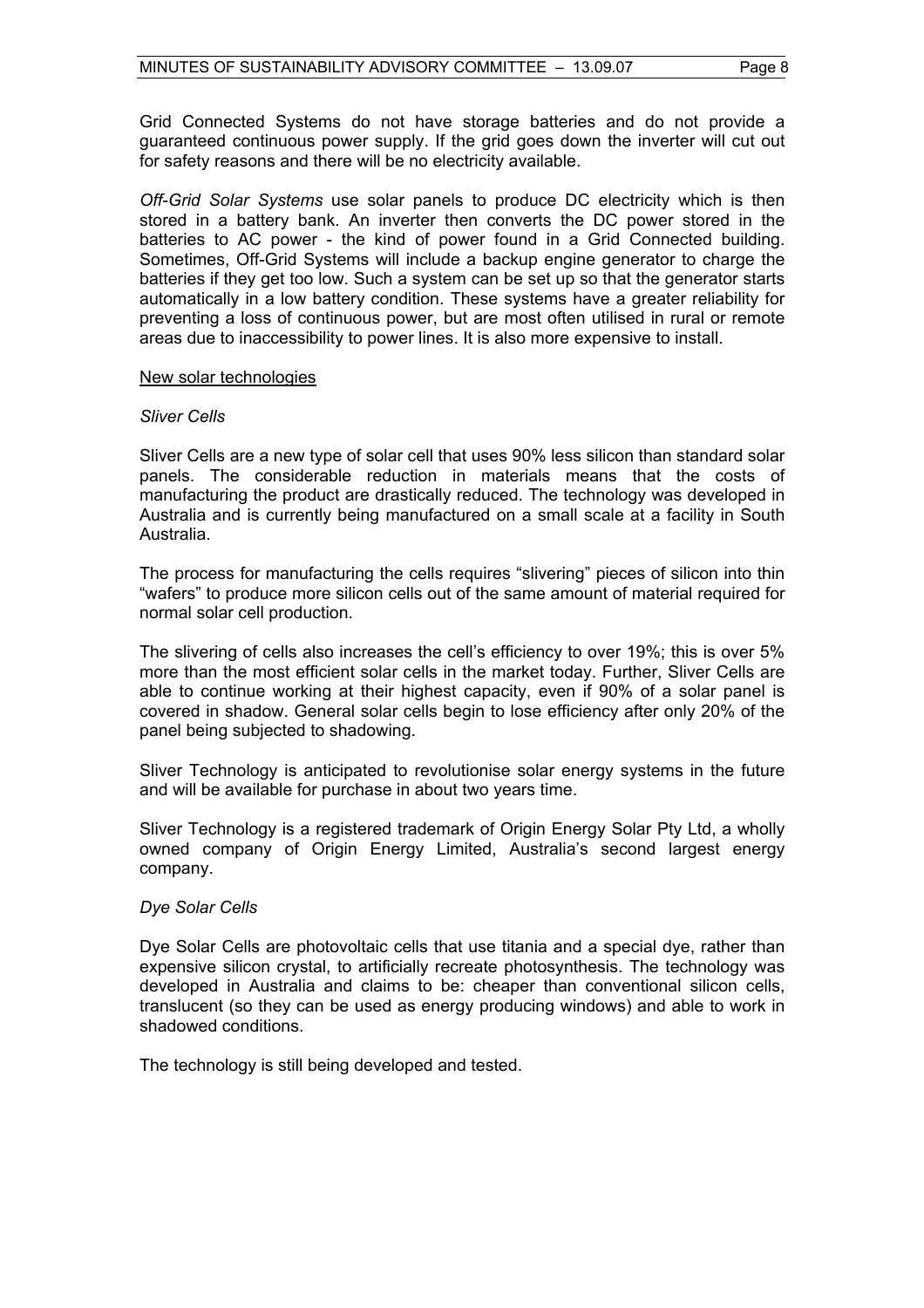#### Examples and case studies of solar technology use

#### *Solar Cities*

Solar Cities is a \$75.3 million initiative announced by the Prime Minister in the Energy White Paper, *Securing Australia's Energy Future*, in June 2004. It will be implemented by the Department of the Environment and Water Resources through trials in Adelaide and at least three other electricity grid-connected urban areas around Australia.

Solar Cities is an innovative programme which is designed to demonstrate how solar power, smart meters, energy efficiency and new approaches to electricity pricing can combine to provide a sustainable energy future in urban locations throughout Australia. It is a partnership approach that involves all levels of Government, the private sector and the local community.

Adelaide, Townsville, Blacktown and Alice Springs are the first four solar cities announced in Australia. With \$49 million of funding from the Solar Cities initiative, the Blacktown, Adelaide, Townsville and Alice Springs Solar City consortia are working with industry, businesses and their local communities to rethink the way they produce and use energy.

#### *Melbourne Council House – "CH2"*

CH2 is a 10-storey office building for 540 City of Melbourne staff, with ground-floor retail spaces and underground parking. It was officially opened in August 2006 and boasts 11.3 million dollars worth of sustainability features, including photovoltaic cells and light harvesting devices.

The total cost of the project was \$51.045 million that is anticipated to be paid back, through reduced energy costs, within 10 years. Electricity costs of the City have reduced by 85% due to the sustainable features of the Council Building. Gas has reduced by 87% and water by 72%.

#### *Moreland City Council - Victoria*

Moreland Council is encouraging residents to take up green power options, working with the community to reduce waste, ensuring that recycled materials are used in new buildings and promoting environmentally friendly design.

Moreland Energy Foundation Ltd (MEFL) is an independent, not for profit organisation established by Moreland City Council to help reduce greenhouse gas emissions across the municipality. Established after the forced sale of Council owned electricity retailers, MEFL is the first independent, locally based organisation in Australia devoted entirely to reducing community greenhouse emissions.

Since 2001, MEFL has worked with households, businesses, schools and community groups to reduce wasteful energy use, save money on power bills and make buildings more comfortable to live and work in year round. As well, Council continually strives to find ways to further reduce its own energy consumption and greenhouse gas emissions through review of Council buildings and practices.

Moreland City Council aims to reduce greenhouse emissions from its operational energy use by 40 per cent by the year 2010.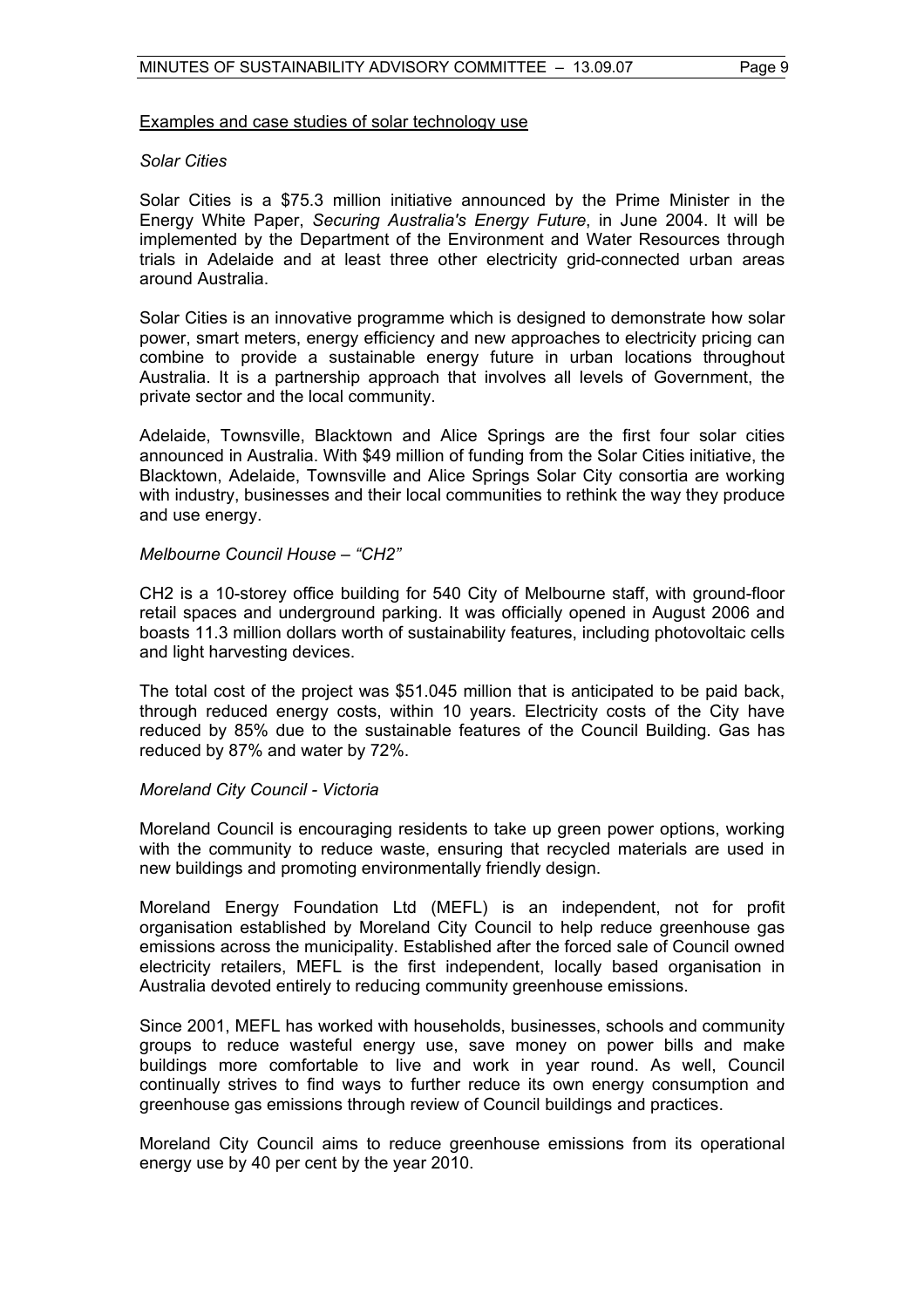Already, it has reduced emissions by 20 per cent from various actions, most significantly by purchasing Green Power for eight of its largest buildings.

# *Redland Shire Council – Queensland*

Queensland's Redland Shire Council has undertaken two projects using solar powered lighting. It contracted Orion Solar Solutions to supply and fit marine navigation lights in Council's waterways in Moreton Bay and to supply and install ten self contained solar powered bollards to illuminate the pathway of a major Council park.

The units were installed in minutes, requiring no trenching for power cables and the lights switch on automatically at dusk and off at dawn. With virtually no maintenance and no running costs, the bollards are a fraction of the cost of traditional hard-wired electrical bollards.

In another project, a GI-100 solar powered LED lighting system was installed to illuminate a public easement between a residential street and a shopping centre. The system is frequently used to illuminate bus shelters, picnic sites and other outdoor facilities.

#### **Issues and options considered:**

Pros of solar power technology: It is a "green" source of energy that effectively reduces carbon emissions and energy costs, creates potential savings in the future and contributes to an overall healthier environment.

Cons of solar power technology: It can be considered by some as visually unattractive, considerably expensive to retrofit and unbeneficial to pursue in the near future due to up-and-coming technologies that are more efficient and less expensive.

#### Corporate opportunities for solar energy use

Solar energy systems are not a form of technology that many local governments have introduced or utilised to date. Therefore it is difficult to compare the approaches of other Councils in their uses of solar technologies.

Some suggestions for potential solar energy applications at the City include:

- ¾ *Photovoltaic cells on Council buildings*: This will be a considerably expensive project, as current rebates and funding do not target local governments. Also, more efficient and less expensive technologies will be available in the near future, so to commit to retrofitting projects now may not be a financially sound decision.
- ¾ *Solar bore pumps*: The use of this technology for the City's bores is currently not a financially viable option given the high cost associated with the systems. Continuing investment and improvements in the area of solar power is likely to reduce the cost of these systems in the future.
- ¾ *Solar power lighting:* Solar power lighting can either be connected to the grid or can operate off-grid with the use of batteries. The application of this technology has been limited to off–grid areas where the cost of extending the grid is prohibitively high; the economic distance for cabling is 400m. However, there are still significant capital costs associated with installation whether it is on or off-grid.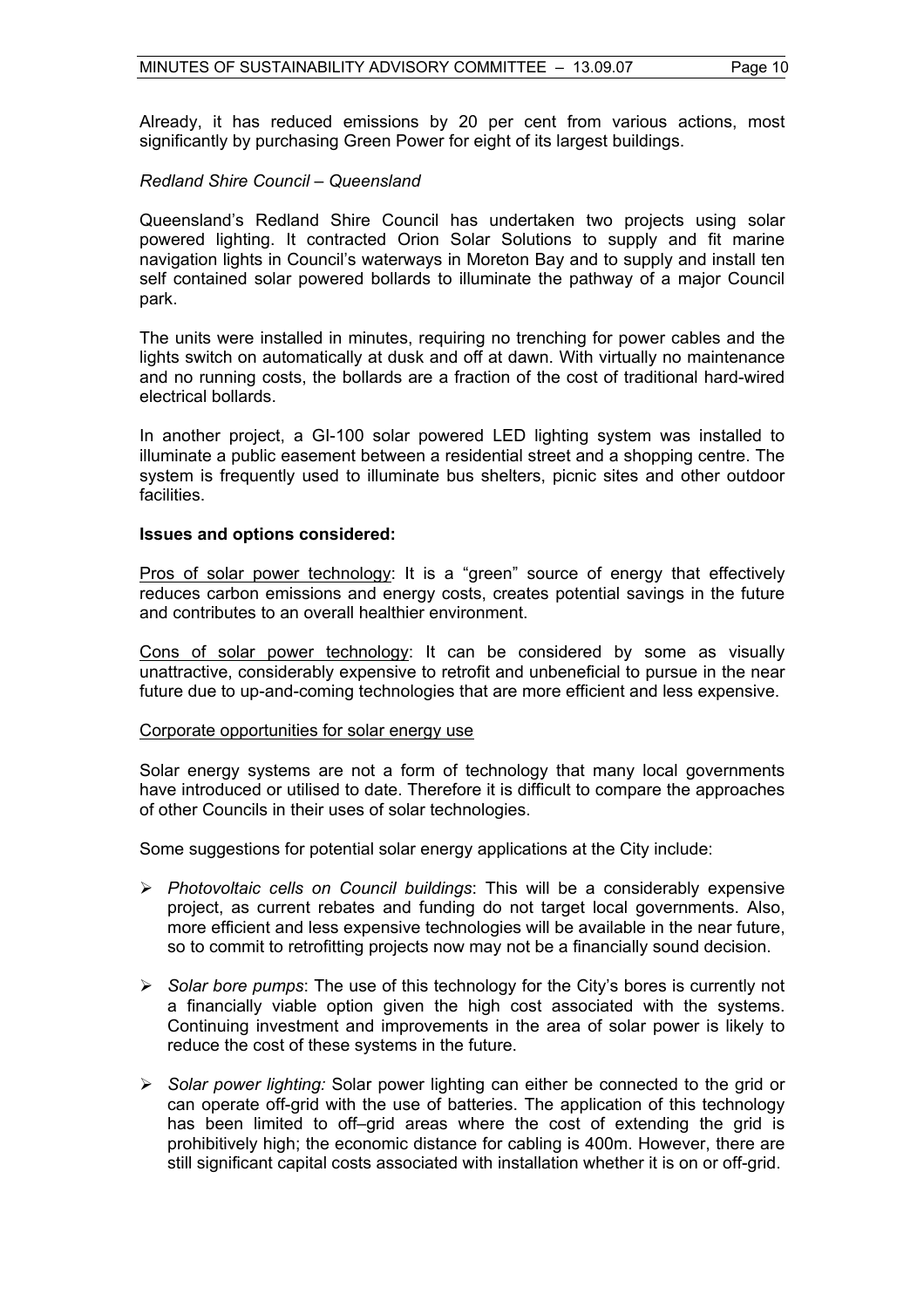#### Community opportunities for solar energy use

- ¾ *Community awareness*: Some may argue that the most appropriate role for local governments to play regarding solar power systems is to raise community awareness about the technology. This may include: the production of information sheets explaining how the technology works, the types of systems available for residents to install in their homes, a system for fast-tracking building approvals for solar technology installations and guidelines that outline the necessary process for obtaining building approval for system installations.
- ¾ *Installation rebates*: In light of the current \$8,000 rebate the Federal Government is offering residents to install solar power technology in their homes, it would seem unnecessary for the City to further subsidise any residential installation costs. The limited amount of money the City would be able to rebate would not seem worthwhile pursuing if it would do little in the way of encouraging residents to install the expensive technology.

# **Link to Strategic Plan:**

- Objective: To plan and manage our natural resources to ensure environmental sustainability.
- Strategy: Further develop environmentally effective and energy-efficient programs.

#### **Legislation – Statutory Provisions:**

Not Applicable.

#### **Risk Management considerations:**

The advancement of solar technology is rapid. It would therefore be prudent for the City to further investigate new technologies before committing to solar power projects that may be quickly superseded.

#### **Financial/Budget Implications:**

Most of the funding available from government departments and agencies to purchase and install solar power systems target households, community buildings, off-grid areas (remote Australia), technology development, schools and State Government agencies.

The only current grant to have any applicability to the City is the Sustainable Energy Development Office (SEDO) Grants Program. If the City decided to implement a community-based project to "raise community awareness of ways to reduce energy use and increase the use of renewable energy", then it may be eligible for a \$50,000 grant from SEDO. The only way to achieve eligibility would be to install community buildings (namely the City Library or Council Building) with solar energy systems that incorporate an education component accessible to all community members. The next funding round is likely to be in February 2008.

Installing the systems on the Administration building would not attract the grant as it is not a building considered accessible to the community. This is unfortunate in that the Administration building uses the greatest amount of energy out of all of the Council-owned buildings. If the City wished to go ahead with the installation of solar energy systems in the Administration building, it would most likely be at the City's cost.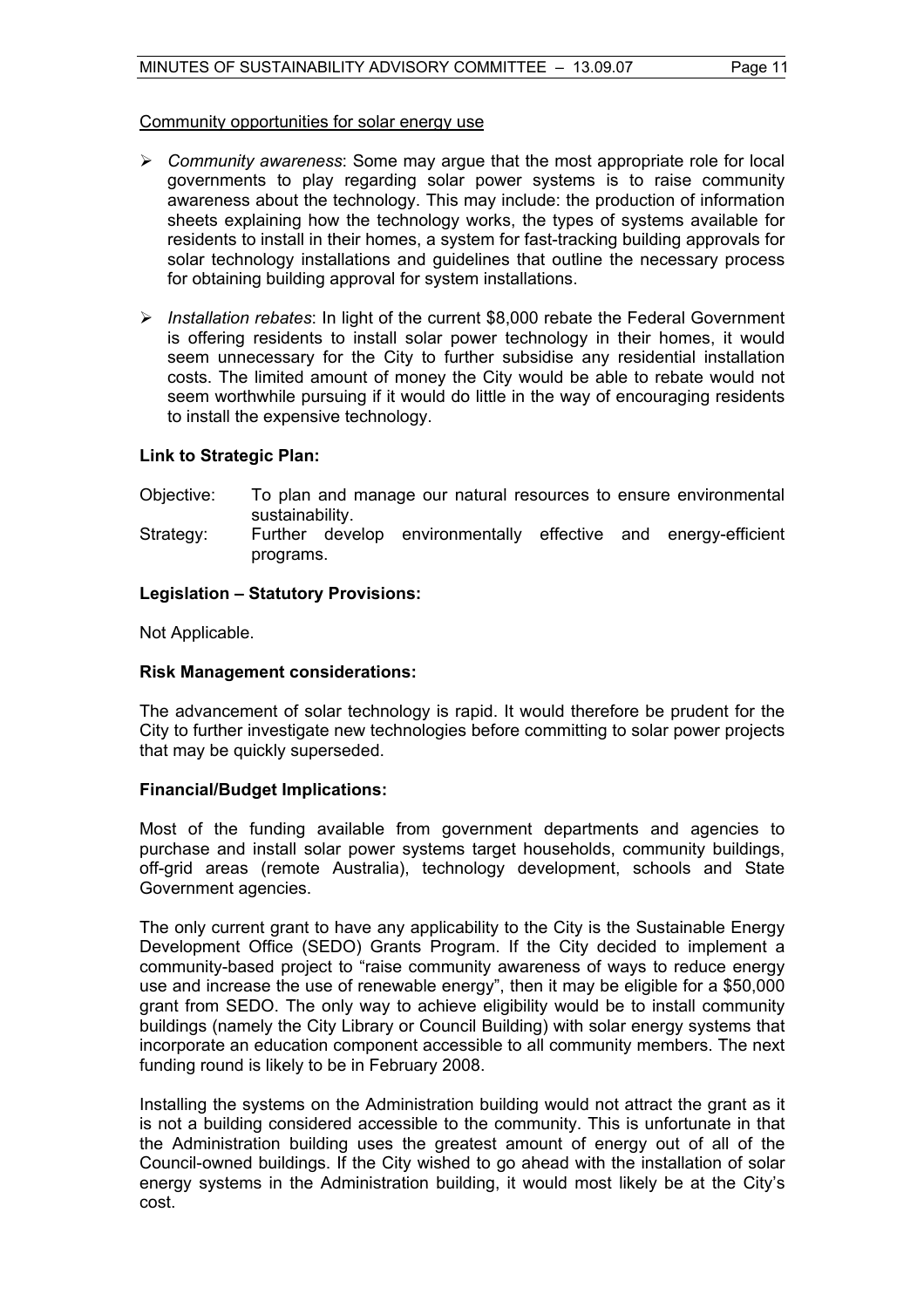Should the City wish to investigate the use of solar power technologies on its own buildings, a feasibility study will most likely be required, which will incur a significant cost to the City.

# **Policy Implications:**

Utilising solar energy systems at the City will further support the City's Sustainability Policy by achieving objective 5: "show leadership and community influence by demonstrating commitment and the benefits of improved sustainable practices".

# **Regional Significance:**

Not Applicable.

# **Sustainability Implications:**

Should the City chose to employ solar energy systems, the result will be a significant reduction in greenhouse gas emissions which will contribute to an overall healthy environment.

# **Consultation:**

Consultation with the Sustainable Energy Development Office was undertaken to determine the City's eligibility for grants and funding for the purchase and installation of photovoltaic modules on the City's buildings.

# **COMMENT**

If the City were to install photovoltaic cells to its buildings at its own expense, connecting to the integrated power grid may offset the initial start-up costs, as the City would be saving in the long-term through heavily reduced non-renewable energy consumption. It is difficult to determine how long offsetting would take and as such, a consultant would be required to calculate the necessary cost benefits.

The City's Draft Greenhouse Action Plan identifies solar power lighting as a key area for investigation. The City has recently applied for a \$50,000 grant from the Australian Greenhouse Office to undertake a joint feasibility study with the City of Wanneroo for renewable energy lighting at key recreation areas around Lake Joondalup. The Joondalup Energy Team consisting of representatives from relevant business units across the City will facilitate the implementation of the Draft Greenhouse Action Plan and any investigations into renewable energy.

# **ATTACHMENTS**

Attachment 1 Diagrams

# **VOTING REQUIREMENTS**

Simple majority.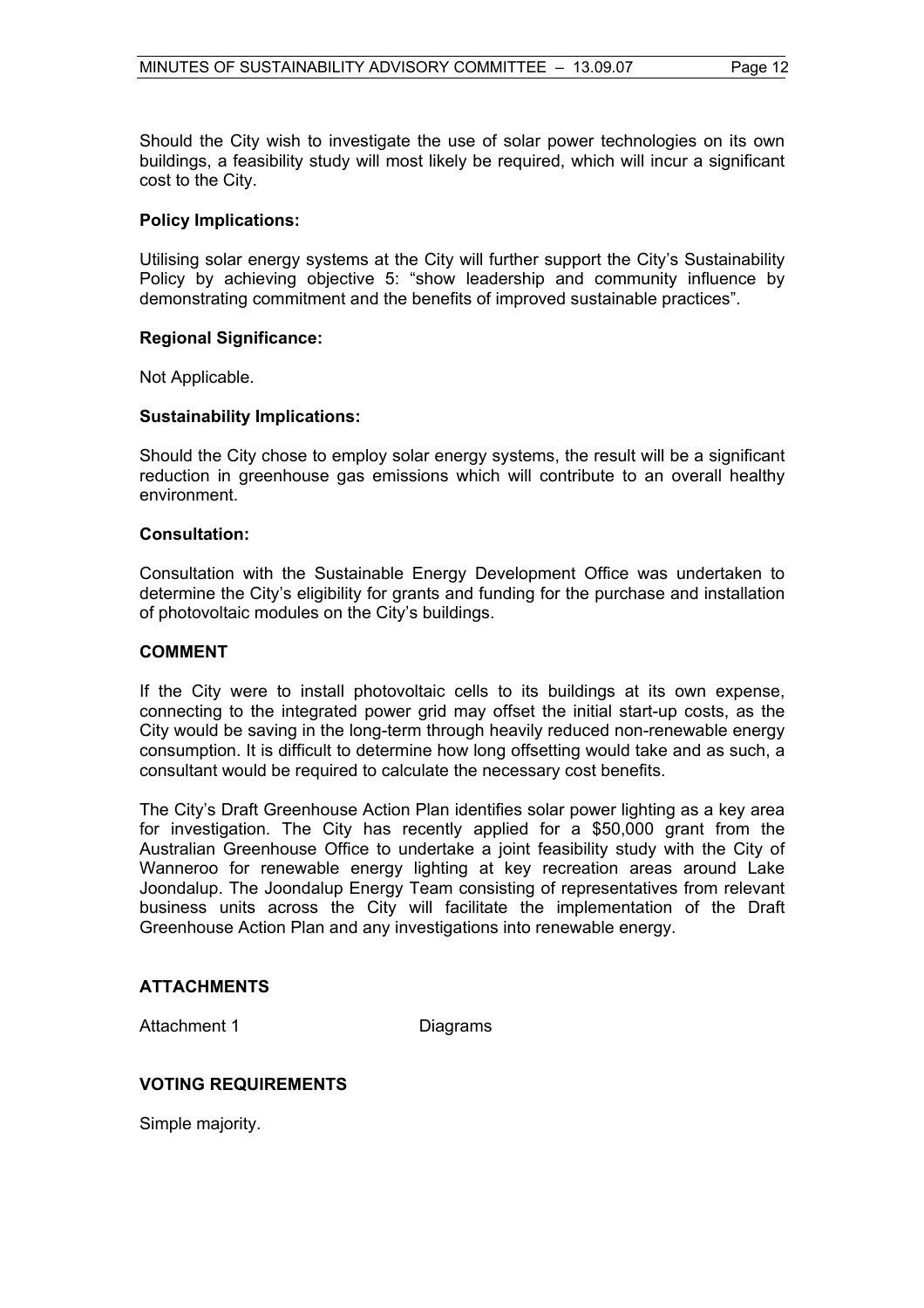### **OFFICER'S RECOMMENDATION**

That the Sustainability Advisory Committee NOTES the report and recommends that Council:

- 1 CONTINUES to undertake its investigations into the potential for solar energy;
- 2 RAISES awareness in the community by providing relevant information and encouragement for residents and businesses to consider installing solar systems in their homes and business premises.

Director, Governance & Strategy provided an overview of the Report. Discussion ensued.

**MOVED Cr Magyar SECONDED Mr Will Carstairs that the Sustainability Advisory Committee NOTES the report and recommends that Council:** 

- **1 CONTINUES to undertake its investigations into the potential for solar energy;**
- **2 RAISES awareness in the community by providing relevant information and encouragement for residents and businesses to consider installing solar systems in their homes and business premises;**
- **3****LISTS for consideration in its 2008/09 draft budget***,* **\$50,000.00 for detailed planning of retro fitting the Council's Administration Building, Council Chambers Building and the Library at Boas Avenue, Joondalup, with solar and/or wind power energy collection systems to a level which would receive a five or six star rating under the Green Star Rating System run by the Green Building Council of Australia.**

#### **The Motion was Put and CARRIED (5/0)**

**In favour of the Motion**: Crs John, Magyar and Fishwick, Mr W Carstairs, Ms W Herbert

# **ITEM 2 KEY PERFORMANCE INDICATORS FOR REDUCING THE CITY'S OIL CONSUMPTION - [00906]**

**WARD:** All

**RESPONSIBLE** Mr Ian Cowie **DIRECTOR:** Governance and Strategy

#### **PURPOSE**

To provide the Sustainability Advisory Committee (SAC) with information on potential key performance indicators for reducing the City's oil consumption; how these can be incorporated into the broader environmental reporting framework and a proposed approach for how on-ground action can be taken to reduce the City's oil consumption.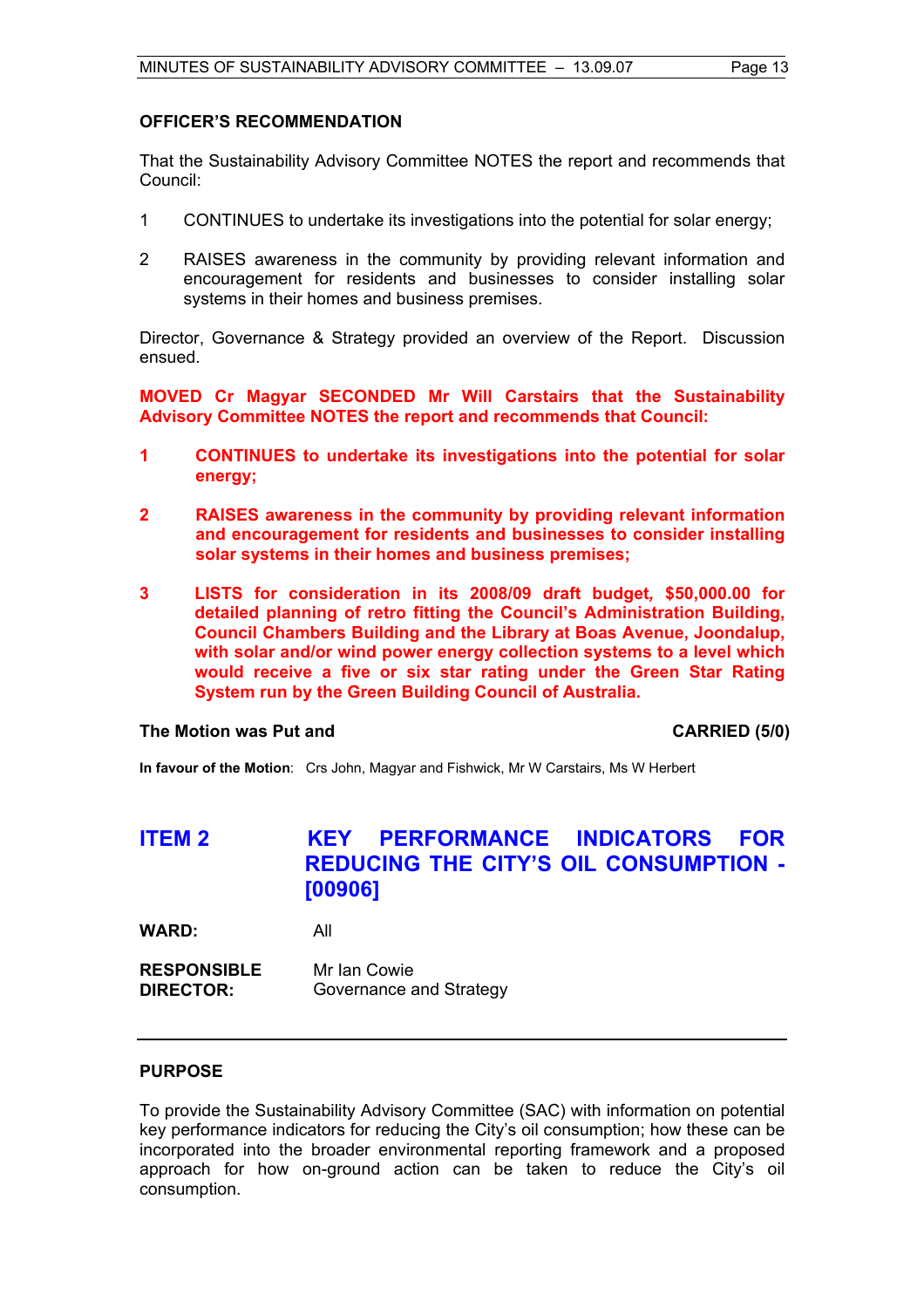# **BACKGROUND**

At its meeting on 19 July 2007, the Sustainability Advisory Committee requested that a report be drafted on the establishment of key performance indicators (KPIs) in relation to reducing the City's oil consumption.

This request was raised in response to a report on the Oil Depletion Protocol presented at the 19 July 2007 meeting. The Oil Depletion Protocol commits countries or organisations to reduce oil consumption by the world oil depletion rate. This equates to at least 3% per year.

# **DETAILS**

The City is in the process of finalising and adopting two key environmental documents: the Draft Environment Plan 2007 – 2011 and the Draft Review Greenhouse Action Plan 2007 – 2010. The Environment Plan provides an overarching framework for the City's environmental strategies and actions to ensure environmentally sustainable management of its natural assets. The Greenhouse Action Plan provides specific direction for reducing the City's greenhouse gas emissions and includes actions relating to vehicles and transportation for both the corporate and community sectors.

The establishment of KPIs for the reduction of oil consumption will be included within the broader framework of establishing KPIs for the Environment Plan and the Greenhouse Action Plan. This will provide the basis of an annual State of the Environment Report for the City.

# **Issues and options considered:**

#### Key Performance Indicators

The City reports progress annually on key performance indicators through its Strategic Plan Annual Performance Report. Each KPI is identified as an economic, environmental or social measure. KPIs in the 2005/06 report that relate specifically to the environment include:

- Level of community satisfaction with performance on conservation and environmental management;
- Level of community satisfaction with the City's food and pollution control services;
- Total tonnes of greenhouse gas emissions abated by Council programs and operations; and
- Total reduction of residential waste to landfill generated by the municipality.

These KPIs are broad, representing the broad objectives and strategies of the City's Strategic Plan. The reduction of the City's oil consumption, while not specifically identified, is a part of the total tonnes of greenhouse gas emissions abated. Note that the existing KPIs will be reviewed and a new set of KPIs will be developed inline with the new Strategic Plan.

#### Implementation and Reporting Framework

Once the Environment Plan and Greenhouse Action Plan are finalised and adopted an implementation and reporting framework will be developed. This will include setting timelines and priority for implementation; assigning responsibilities for actions;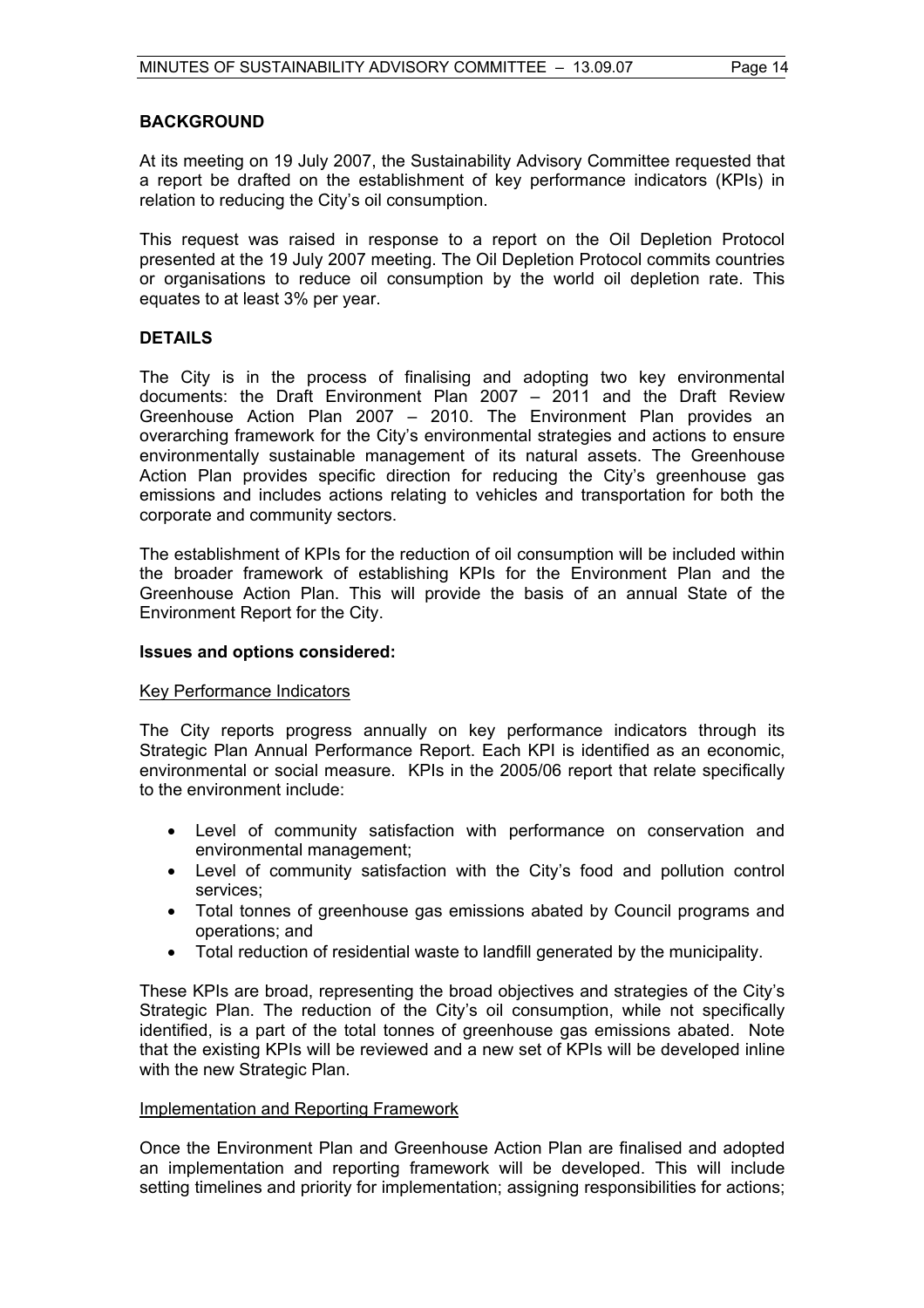identifying key performance indicators and developing a reporting schedule to monitor implementation and performance.

The establishment of KPIs will be crucial to the effective implementation of these Plans. KPIs should be focused on measurable outcomes and not just outputs. KPIs will be identified for all the actions in the Environment Plan and Greenhouse Action Plan. In relation to the vehicle and transportation actions KPIs could include:

- Number of fleet vehicles;
- Size of vehicles (engine size);
- Kilometres travelled; and
- Consumption of different fuels (petrol, gas, diesel etc.)

The Implementation and Reporting Framework, in particular the KPIs, will provide the basis for an annual State of the Environment Report for the City. This State of the Environment Report will communicate to the wider community the progress made in the implementation of actions and improvements in the quality of the local environment.

#### Past and Current Transport Measures

The City, through the Cities for Climate Protection Program (CCP), has already undertaken a number of initiatives that relate to the reduction of oil consumption. These include:

- Adoption of the TravelSmart program to encourage increased use of public transport, walking and cycling;
- Active encouragement of sustainable transport options for the community, for example the introduction of the CAT bus for inner City travel;
- Purchase of two hybrid cars last year with a further two budgeted for purchase this year;
- Reduction in the size of the vehicle fleet;
- Reduced the size of the Executive fleet:
- Purchase of bicycles, which are available for staff to use to travel to and from inner City business meetings.

Transport related actions within the Draft Greenhouse Action Plan, which will be implemented over the next four years include:

- Action 15 Continue to introduce vehicles that emit less greenhouse gases when replacing stock.
- Action 16 Implement the City's Green Transport Plan in order to improve the City's car pooling system and provide staff with advice on greener driving.
- Action 28 Continue to pursue opportunities to increase parking and public transport options through negotiations with the State Government.
- Action 29 Undertake a review of the City of Joondalup Bike Plan.
- Action 30 Develop and implement a TravelSmart to Schools program.
- Action 31 Finalise the rollout of the Joondalup TravelSmart household program and seek further funding to continue the program.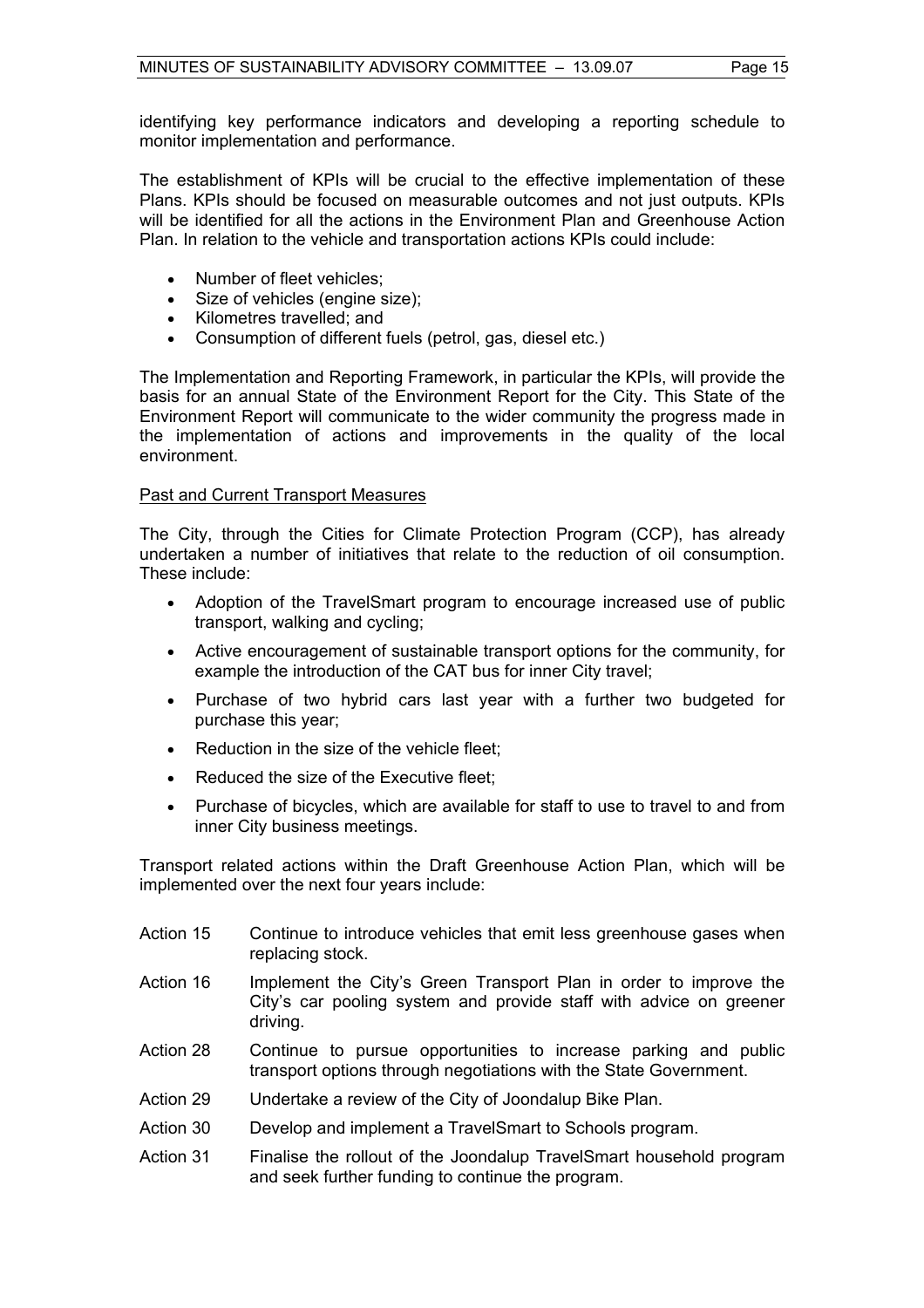# CCP Sustainable Transport Project

Greenhouse gas emissions from transport can be a significant contributor to a local government's emissions profile for both the corporate and community sector. The International Council for Local Environmental Initiatives (ICLEI) under the framework of the Cities for Climate Protection (CCP) has developed the Sustainable Transport Project (STP) to assist Councils in addressing this challenging area.

The STP provides systems and tools that assist local governments to:

- Analyse and interpret a City's approach to sustainable transport against national best practice;
- Identify regional and local opportunities to support sustainable transport;
- Realise these opportunities through adjustments to policy and programs;
- Refine quantification methods and develop a business case for sustainable transport initiatives;
- Add to an information base of challenges and successful strategies; and
- Strengthen networks with other local governments and transport stakeholders.

The STP is an Advancing Action Project, which has been trialled for the past year with selected CCP Plus Councils in Queensland and New South Wales. The project is now being reviewed by ICLEI who is going to develop a range of tools and employ a fulltime project officer to support CCP Plus councils across Australia in the implementation of the STP. It is expected that participation in this project will become widely available in 2008 – 2009.

Participation in the Sustainable Transport Project will include the completion of five milestones, similar to that of the CCP program. Through this structure the City will: identify priority areas for improvement in relation to sustainable transport; establish priority actions within those areas; plan for their implementation and then implement and report on the actions.

| Milestone 1 | Gap Analysis – Assess existing actions and highlight         |  |
|-------------|--------------------------------------------------------------|--|
|             | opportunities and areas for improvement                      |  |
| Milestone 2 | Set Goals - Identify priority goals based on the outcomes of |  |
|             | the gap analysis                                             |  |
| Milestone 3 | Sustainable Transport Action Plan – development of an action |  |
|             | plan based on outcomes of milestone 1 & 2                    |  |
| Milestone 4 | Implementation – implement actions identified in the plan    |  |
| Milestone 5 | Review the plan - re-strategise if necessary                 |  |

Key outcomes from participating in the Sustainable Transport Plan will be:

- 1 A review and analysis of the City's performance across nine components: policy, organisational issues, plans and strategies, parking scheme/strategy, traffic calming, cycling and walking, public transport, mobility management, and council operations.
- 2 A Sustainable Transport Action Plan that provides prioritised actions for the improvement of sustainable transport options for both the corporate and community sectors.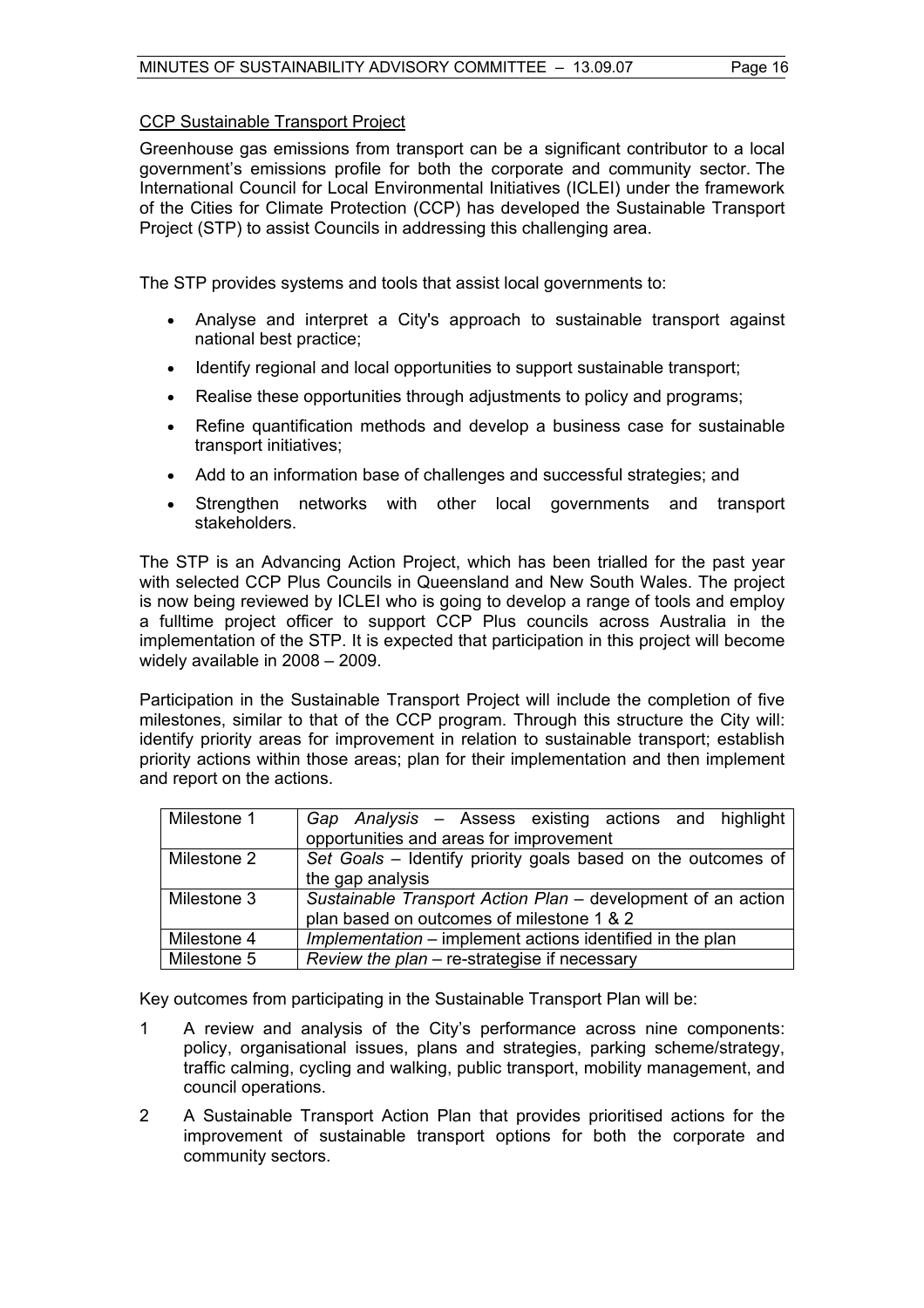### **Link to Strategic Plan:**

- Outcome: The City of Joondalup is environmentally responsible in its activities.
- Objective: 2.1 To plan and manage our natural resources to ensure environmental sustainability.
- Strategies: 3.1.2 Further develop environmentally effective energy-efficient programs.

# **Legislation – Statutory Provisions:**

Not Applicable.

#### **Risk Management considerations:**

The risks associated with the introduction of key performance indicators include a lack of resources for the corresponding monitoring procedures to be put in place.

# **Financial/Budget Implications:**

There will be administrative costs associated with the monitoring of key performance indicators.

# **Policy Implications:**

Not Applicable.

# **Regional Significance:**

Not Applicable.

#### **Sustainability Implications:**

The development of effective KPIs and associated monitoring, will improve our management and consumption of finite resources.

#### **Consultation:**

Not Applicable.

#### **COMMENT**

Actions for reducing oil consumption are currently incorporated into the City's Draft Environment Plan and Greenhouse Action Plan. KPIs for reducing oil consumption should be developed within the framework of KPI reporting for the Environment Plan and Greenhouse Action Plan. The KPIs for these Plans will then form the basis of an annual State of the Environment Report for the City.

Participation in the Sustainable Transport Project will strengthen and broaden the City's actions in relation to transport, including reduction of oil consumption. The STP utilises a well-tested milestone framework and provides essential support to local governments including templates, case studies, and other resources and importantly can assist with monitoring and quantification. This kind of support is not available with the Oil Depletion Protocol. Also remaining within the CCP framework will avoid the duplication of actions or additional reporting requirements.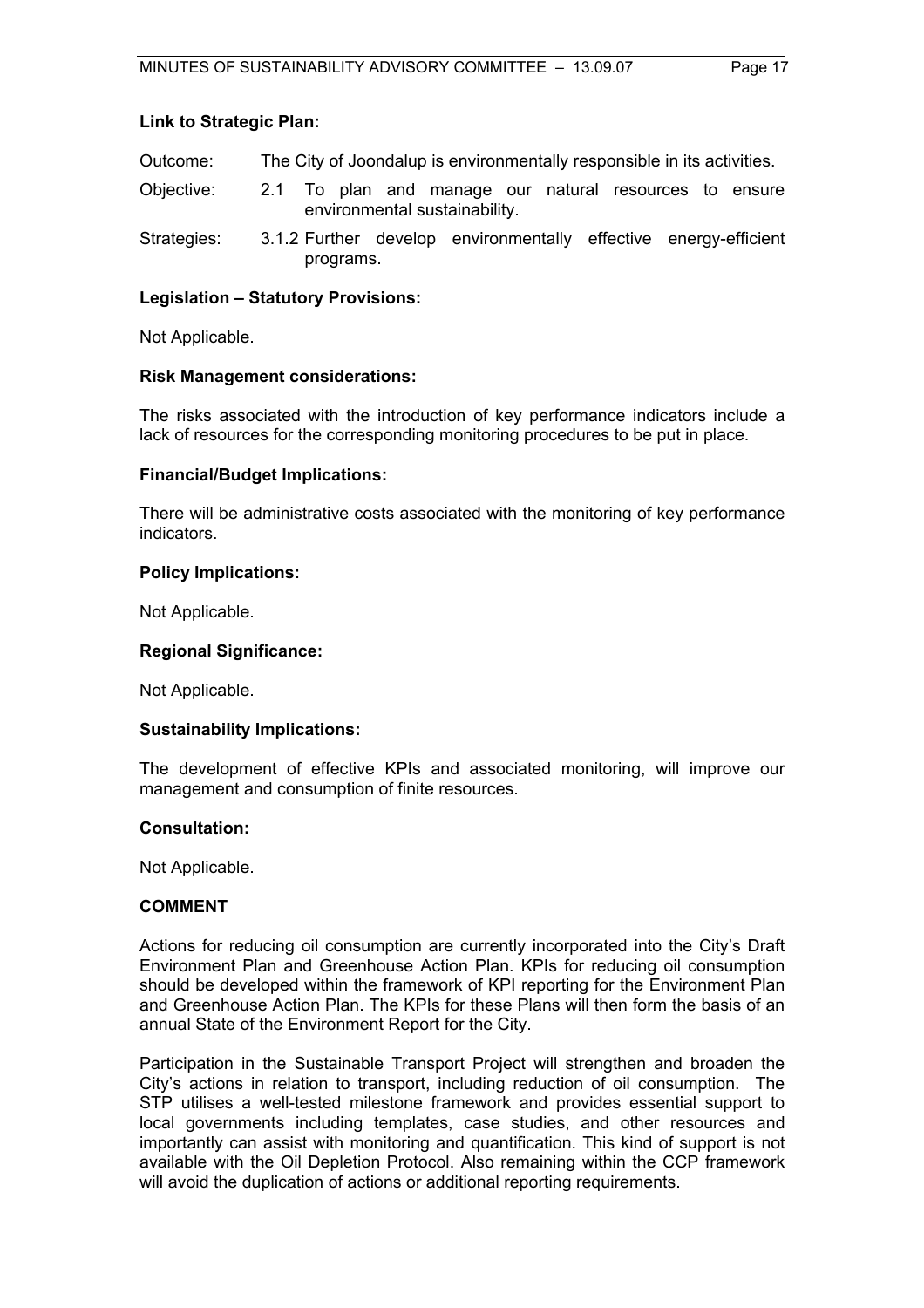# **ATTACHMENTS**

Nil.

### **VOTING REQUIREMENTS**

Simple majority.

### **OFFICER'S RECOMMENDATION**

That the Sustainability Advisory Committee NOTES the report and recommends that Council:

- 1 INCORPORATES Key Performance Indicators for the City's oil consumption into the Implementation and Reporting Framework for the Environment Plan 2007 - 2011 and Greenhouse Action Plan 2007 – 2010;
- 2 CONSIDERS participating in the Cities for Climate Protection Sustainable Transport Project in 2008-09, if available.

Director, Governance & Strategy gave an overview of the Report. Discussion ensued. The Manager, Strategic Development gave a brief update on the 'Green Transport Plan'.

**MOVED Cr Magyar SECONDED Cr Fishwick that the Sustainability Advisory Committee NOTES the report and recommends that Council:** 

- **1 INCORPORATES Key Performance Indicators for the City's oil, natural gas and electricity consumption into the Implementation and Reporting Framework for the Environment Plan 2007 - 2011 and Greenhouse Action Plan 2007 – 2010;**
- **2 CONSIDERS participating in the Cities for Climate Protection Sustainable Transport Project in 2008-09, if available.**

# The Motion was Put and **CARRIED** (5/0)

**In favour of the Motion**: Crs John, Magyar and Fishwick, Mr W Carstairs, Ms W Herbert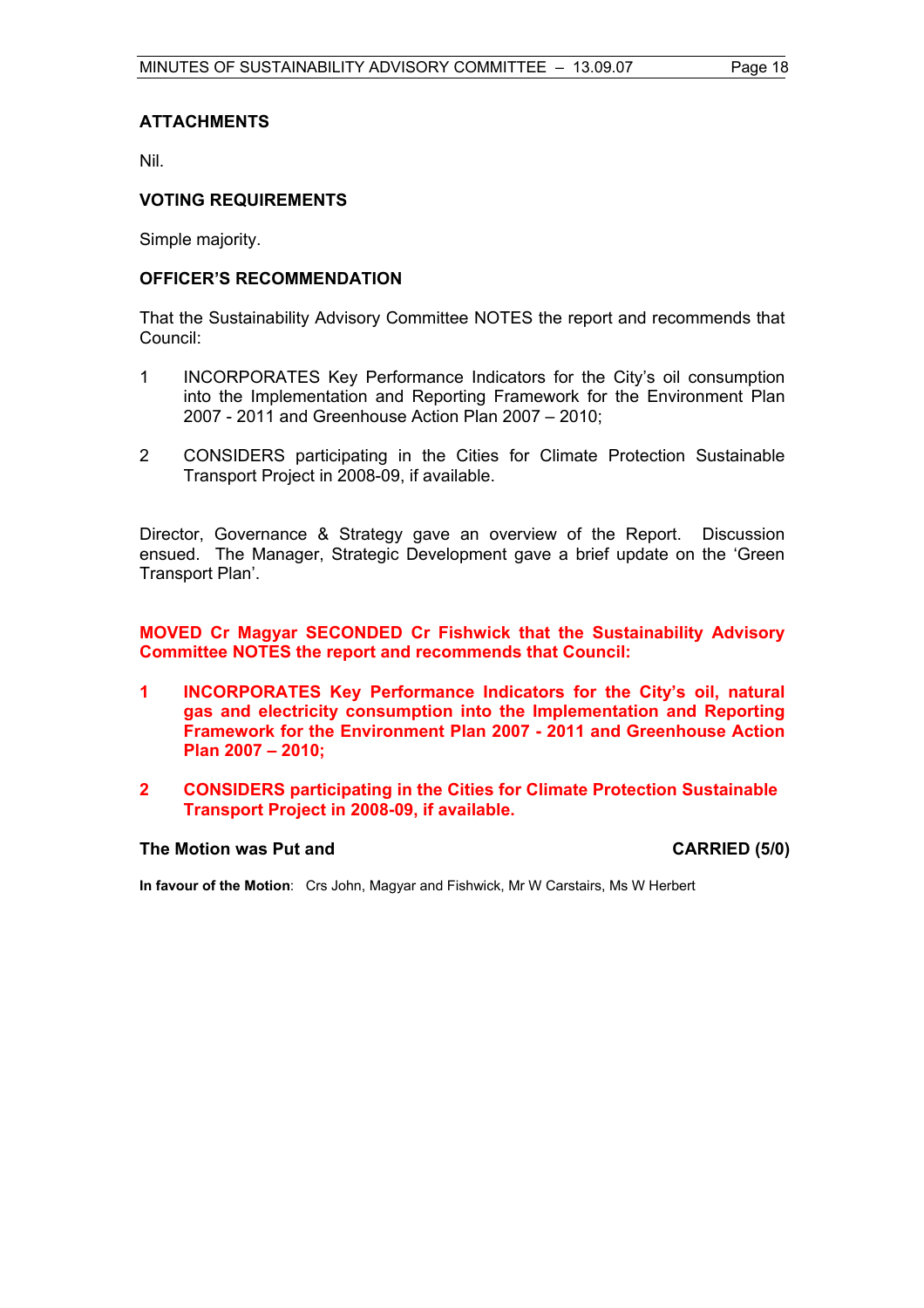# **ITEM 3 FUTURE SUSTAINABILITY ADVISORY COMMITTEE STRUCTURE - [00906]**

**WARD:** All

**RESPONSIBLE** Mr Ian Cowie **DIRECTOR:** Governance and Strategy

# **PURPOSE / EXECUTIVE SUMMARY**

To provide the Sustainability Advisory Committee (SAC) with information on the merit of the City establishing a Sustainability Forum system, to enable sustainability issues to be workshopped with concerned residents.

# **BACKGROUND**

A Review of Advisory Committees report was presented at the 10 October 2006 Council meeting (Attachment 1 refers). It was resolved that Council:

- *1 ACCEPTS that the operating arrangements for Conservation Advisory Committee, Sustainability Advisory Committee and Seniors' Interest Advisory Committee be reviewed to achieve greater community engagement and the provision of the most comprehensive and highest quality advice to Council;*
- *2 CONSIDERS this matter further at a Strategy Session with a follow up Report to* be provided to Council;
- *3 SUPPORTS the development of a training package to be provided to new Committee members;*
- *4 REFERS Report CJ174-10/06 to the Committees for their information and comment.*

The report was considered by SAC at its 8 February 2007 meeting (Attachment 2 refers). The SAC resolved that:

- *"1 The Sustainability Advisory Committee NOTES Council Report CJ174- 10/06 Review Of Advisory Committees of the Council;*
- *2 The Sustainability Advisory Committee advises Council that it wishes to retain its current committee format, with a reduction of members to 11, until the October 2007 local government elections;*
- *3 The Sustainability Advisory Committee reconsiders different committee structure models at its last meeting prior to the October 2007 local government elections."*

In addition, SAC requested a report on the merit of the City establishing a Sustainability Forum system, to enable major sustainability issues to be workshopped with concerned residents.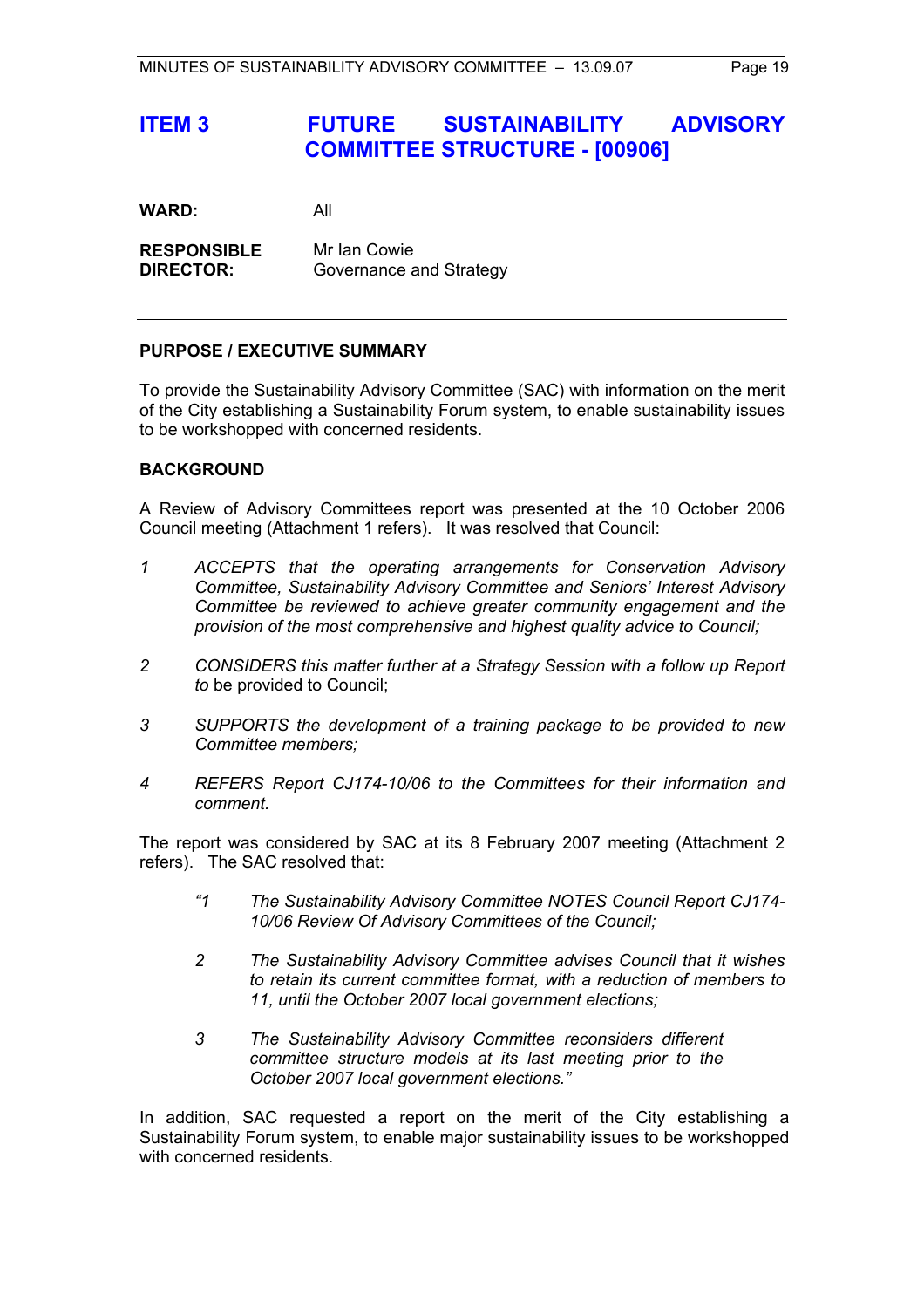# **DETAILS**

To improve the effectiveness of the City's consultation process on sustainability issues and to build the capacity of the community to participate in sustainability issues, the establishment of Sustainability Forums is proposed.

The Sustainability Forums would be similar to the format used by the City for its business forums, which were established as a mechanism to raise awareness of the City's role in economic development for Joondalup. Three successful forums were held in 2006/07, with 88, 120 and 178 businesses and stakeholders attending the forums. (Note: the last forum was jointly held with City of Wanneroo). A further three forums are proposed for 2007/08 with improved opportunities for interaction and twoway communication within the forums.

The benefits and disadvantages of establishing the Sustainability Forums are considered below. To provide a clearer idea of how the Sustainability Forums may operate, an outline of a hypothetical Sustainability Forum is attached (Attachment 3 refers).

Benefits:

- **Potential to reach a larger percentage of the community;**
- **Potential to reach a broader cross-section of the community;**
- Is a mechanism to inform the community about sustainability issues and the City's sustainability initiatives;
- Can include high-profile guest speakers to increase participation rates;
- Forums will enable a two-way conversation between the City and the community;
- Provides opportunity for the community to participate in the City's consultation processes in a meaningful way;
- Will build the capacity of the community to participate in sustainability issues and empower them so that they can make a difference;
- Is a mechanism for gauging the knowledge, attitudes and needs of the broader community in relation to sustainability;
- Will provide information that is invaluable for ensuring the City's sustainability initiatives are relevant and meet the needs of the broader community;
- Can be used to generate ideas for new initiatives and projects; and
- Can be used to develop a network of concerned citizens that can be informed on an ongoing basis through a newsletter or email about the City's sustainability initiatives.

Disadvantages

- **Will require greater resources; and**
- Will meet less often than SAC does presently.

#### **Issues and options considered:**

Four potential structures for the consultation of sustainability issues have been considered: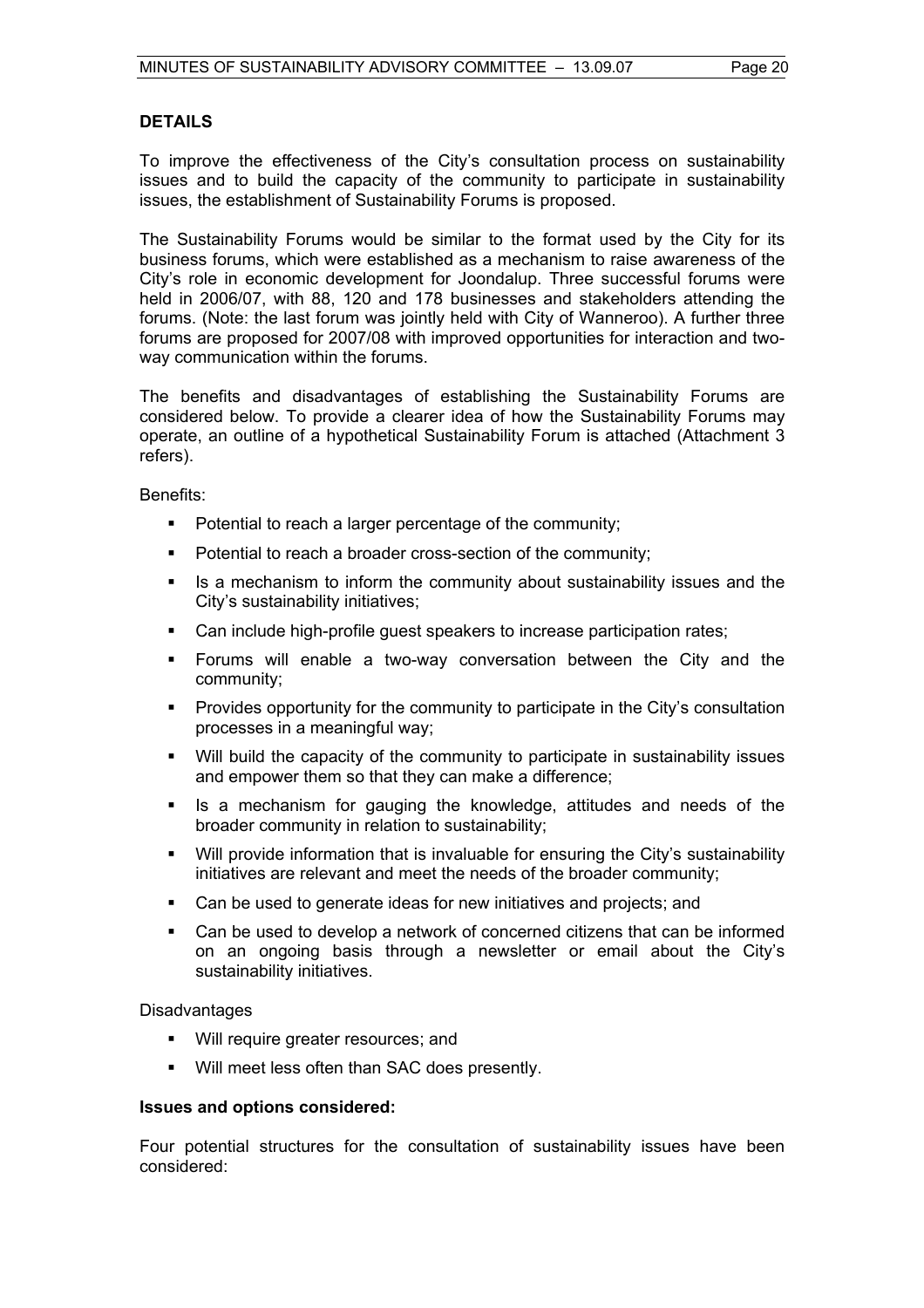#### Option 1 Sustainability Forums only

Sustainability Forums would be held on a regular basis, possibly three times per year (with meetings set following finalisation of a suitable agenda) to workshop sustainability issues with concerned residents. The Sustainability Forums would supersede SAC and SAC would cease to operate.

#### Option 2 Sustainability Forums and items referred to SAC as needed

Sustainability Forums would be held as in option 1 to workshop sustainability issues with concerned residents. SAC would continue to operate on an as needed basis. Specifically SAC would meet only when Council refers items to SAC for their consideration.

#### Option 3 Sustainability Advisory Committee only

The structure and terms of reference of the SAC would remain the same, with the SAC meeting on a regular basis (Attachment 4 refers). However, there would be no sustainability forums.

#### Option 4 Sustainability Forums and SAC

Sustainability Forums would be held as in option 1 to workshop sustainability issues with concerned residents and the structure and terms of reference of the SAC would remain the same, with the SAC meeting on a regular basis. This option, in particular, would require the endorsement of Council as it would involve additional resources.

#### **Link to Strategic Plan:**

- Outcome: The City of Joondalup is environmentally responsible in its activities.
- Objective 2.1: To plan and manage our natural resources to ensure environmental sustainability.

### **Legislation – Statutory Provisions:**

Not Applicable.

#### **Risk Management Considerations:**

The City does not have the resources to manage both Sustainability Forums and the SAC under its current structure.

#### **Financial/Budget Implications:**

There will be administrative costs associated with coordination of Sustainability Forums. Administrative costs are currently associated with the coordination of the SAC.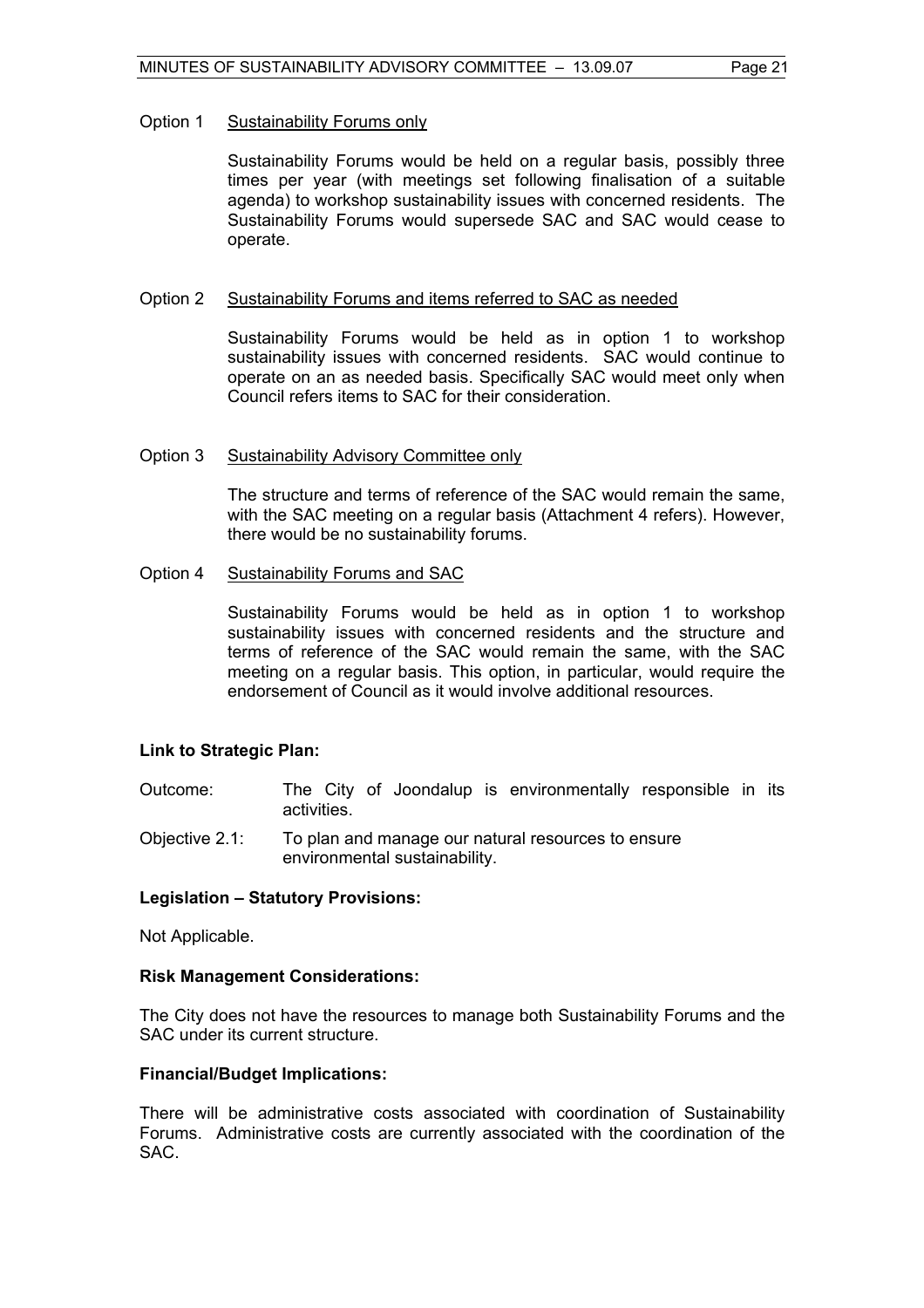# **Policy Implications:**

Not Applicable.

# **Regional Significance:**

Not Applicable.

# **Sustainability Implications:**

Sustainability issues are at the forefront for the City and it is considered appropriate that the greatest base for community consultation for these issues be achieved.

# **Consultation:**

Not Applicable.

### **COMMENT**

It is considered that the establishment of Sustainability Forums would enable the City to undertake more effective and participatory consultation on issues of importance. Importantly it will also build the capacity of the community to participate in sustainability issues.

The Sustainability Forums offers significant benefits for both the City and the community with the ultimate outcome that the City can ensure future environmental actions and initiatives are aligned with community needs and wants.

The City participates in the International Council for Local Environmental Initiatives (ICLEI) Cities for Climate Protection (CCP) Program and Water Campaign. Both these programs have a large community component including setting reduction targets for the community sector and identifying actions and strategies to help the community to reduce their consumption. To date the City's effectiveness in engaging the community in these programs has been somewhat limited. The Sustainability Forums will enable more effective community engagement, improving the implementation of these programs.

# **ATTACHMENTS**

| Attachment 1 | Review of Advisory Committees of Council       |  |
|--------------|------------------------------------------------|--|
| Attachment 2 | Response to Review of Advisory Committees of   |  |
|              | Council                                        |  |
| Attachment 3 | Outline for a theoretical Sustainability Forum |  |
| Attachment 4 | Possible Future Meeting Dates of the SAC       |  |

#### **VOTING REQUIREMENTS**

Simple majority.

#### **OFFICER'S RECOMMENDATION**

That the Sustainability Advisory Committee NOTES the report and RECOMMENDS to Council that in future Council focus on holding Sustainability Forums for the broader community to workshop sustainability issues with concerned residents (as outlined in option 1).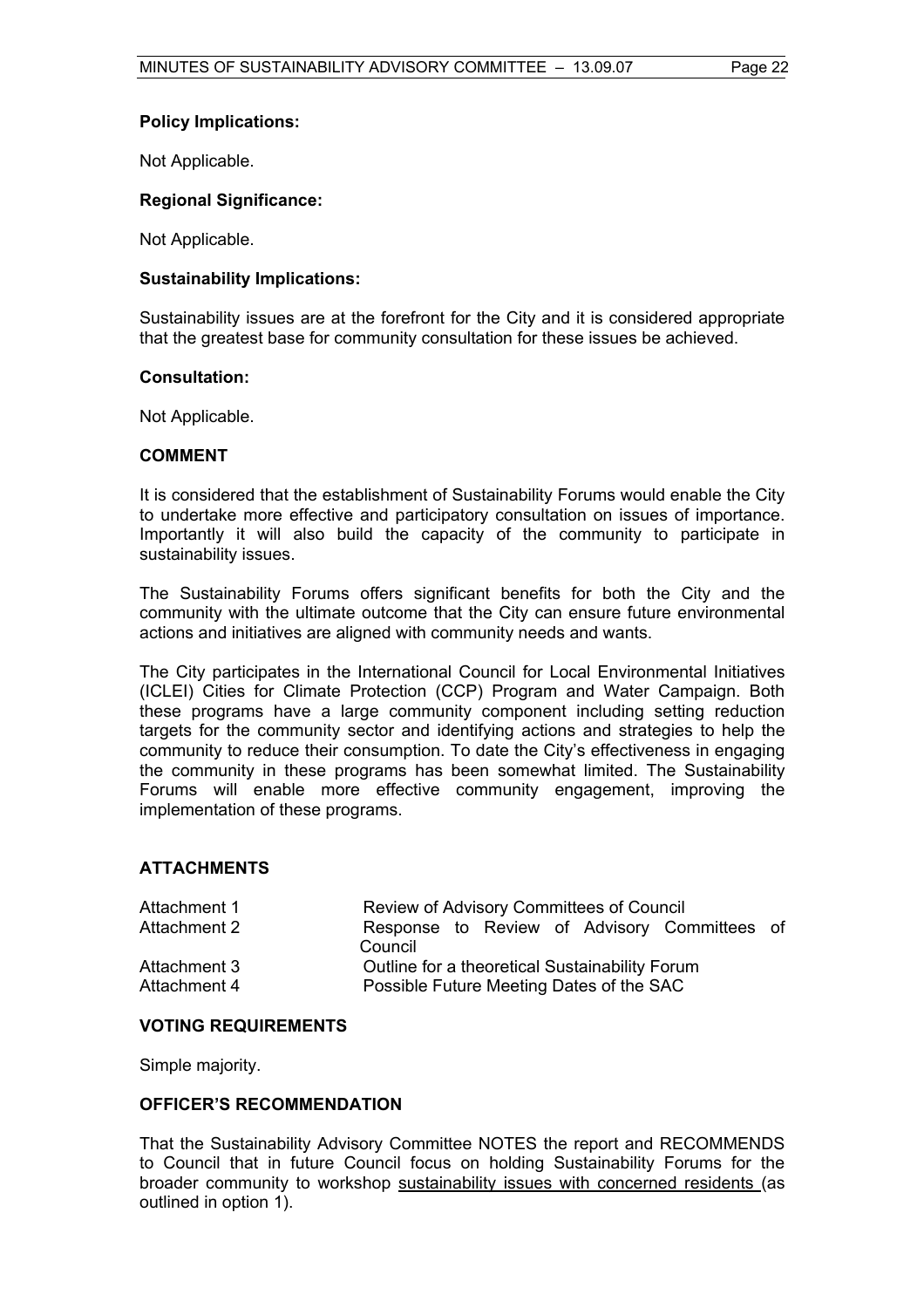Director, Governance & Strategy gave an overview of the Report. Discussion ensued.

**MOVED Cr Magyar SECONDED Mr Will Carstairs that the Sustainability Advisory Committee NOTES the report and RECOMMENDS to Council that:** 

- **1 in future Council holds well advertised Sustainability Forums for the broader community approximately three (3) per year to workshop sustainability issues with residents and businesses;**
- **2 the Sustainability Advisory Committee continues to operate in its current format of Elected Members and community members holding approximately 3 meetings per year in months following sustainability forums.**

#### The Motion was Put and **CARRIED** (5/0)

**In favour of the Motion**: Crs John, Magyar and Fishwick, Mr W Carstairs, Ms W Herbert

# **ITEM 4 THERMAL WEED CONTROL**

| <b>WARD:</b> | All |
|--------------|-----|
|--------------|-----|

**RESPONSIBLE** Mr Ian Cowie **DIRECTOR:** Governance And Strategy

#### **PURPOSE/EXECUTIVE SUMMARY**

To present the report on Thermal Weed Control to the Sustainability Advisory Committee for comment.

# **BACKGROUND**

At its meeting on 28 August 2007, Council resolved *(CJ170-08/07 refers)*, inter alia, to:

*"Refers the report on Thermal Weed Control in the City of Joondalup to the Conservation Advisory Committee and the Sustainability Advisory Committee for comment."*

This report seeks to address the request outlined in the abovementioned recommendation.

The consideration of thermal weed control arose from a 137-signature petition which was presented to Council in May requesting the use of hydrothermal weed control technology instead of chemical spraying wherever possible and requesting a report being presented to Council on this matter.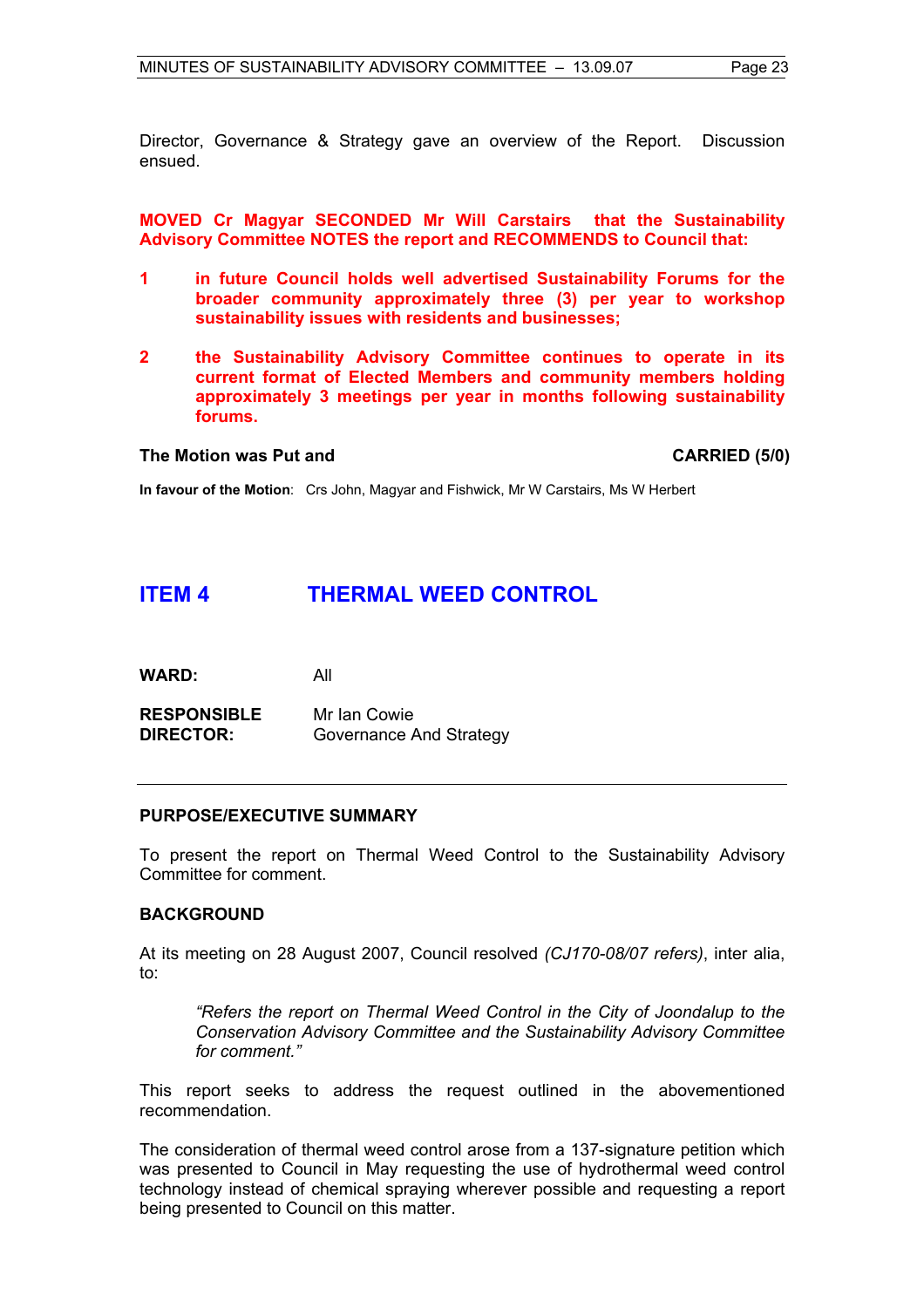It should be noted that Local Governments have the responsibility to control weed growth on land they manage. In some cases this extends to the control of noxious weeds which are required to be controlled by law. These requirements form part of the operational maintenance tasks associated with road and land management. The City of Joondalup currently controls weed growth in a range of locations including pathways, road verges/medians, public gardens, grassed parkland and bushland. Weeds in the main are controlled using a range of chemical based herbicides with a lesser amount being removed by hand or mechanical methods. This work is undertaken using Council work teams, contractors, and in natural areas volunteers assist the City with this work.

# **DETAILS**

The City commissioned a report to be written by John Banks (Arboriculturist) and Graeme Sandral (Agronomist).

The brief for the compilation of the report sought the following analyses:

- Compare the cost of herbicide based weed control and thermal based weed control;
- Examine the advantages and disadvantages of both methods;
- Identify the most suitable circumstances for the use of these technologies.

The following is a summary of the main findings contained within the report which is found at Attachment 1:

*"As a generalisation, herbicides are more cost effective and its use achieves better kill rates than thermal weed control methods. The cost advantages and speed of application associated with herbicides indicate that they are suitable for large-scale operations;* 

*Thermal weed control methods are best utilised where environmental or health issues are significant and where off site damage to non-target plants is a high risk. The costs and speed at which thermal weed control can be undertaken may limit its scale of operation. Weed control efficiency is improved if the frequency of thermal weed control is no longer than six weeks apart and, where there is an occurrence of perennial weeds which are hard to kill, hand weeding or herbicide spot spraying may be necessary on second cycle treatments."* 

#### **Issues and options considered:**

The City has a number of options it may choose to take:

- 1 Undertake all weed control using chemical and mechanical methods (hand weeding);
- 2 Use a combination of chemical, thermal weed and mechanical control. Using each technology where appropriate;
- 3 Use thermal and mechanical weed control methods only.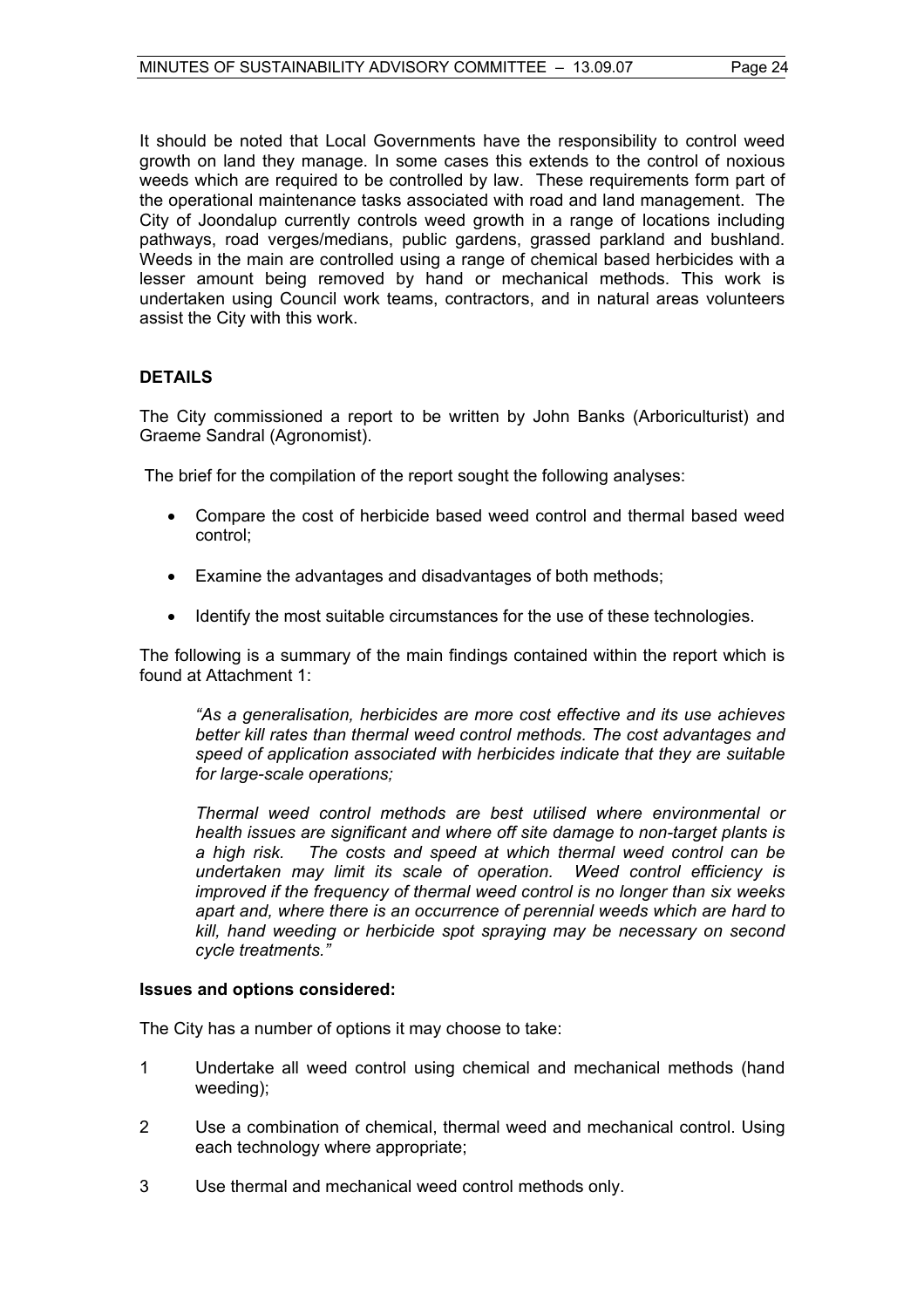# **Link to Strategic Plan:**

Key Focus Area

Caring for the environment.

#### **Outcomes**

The City is environmentally responsible in its activities.

# **Legislation – Statutory Provisions:**

Control of declared noxious weeds – Division 3, Section 42 – Agriculture and Related Resources Protection Act 1976.

#### **Risk Management considerations:**

Not Applicable.

# **Financial/Budget Implications:**

The report outcomes indicate that the cost of thermal weed control relative to traditional herbicide methods is up to 2 times more expensive per treatment, and the kill rate on some perennial weeds will be lower. When translating this into yearly weed control the thermal treatment will require 1.5 to 2 times more applications as compared with herbicide control. Therefore, on a yearly basis the additional cost of the thermal weed control treatment may be up to 3 to 4 times more expensive than herbicide application. This is due to the higher cost per application and the higher number of applications required to achieve the same results. The City's expenditure for weed control for the last 3 contractual periods is on average \$460,000 per annum for weed control external to natural areas.

#### **Policy Implications:**

Not Applicable.

#### **Regional Significance:**

Not Applicable.

#### **Sustainability Implications:**

Not Applicable.

#### **Consultation**

Council is seeking input on the consultant's report from relevant advisory committees.

### **COMMENT**

Not Applicable.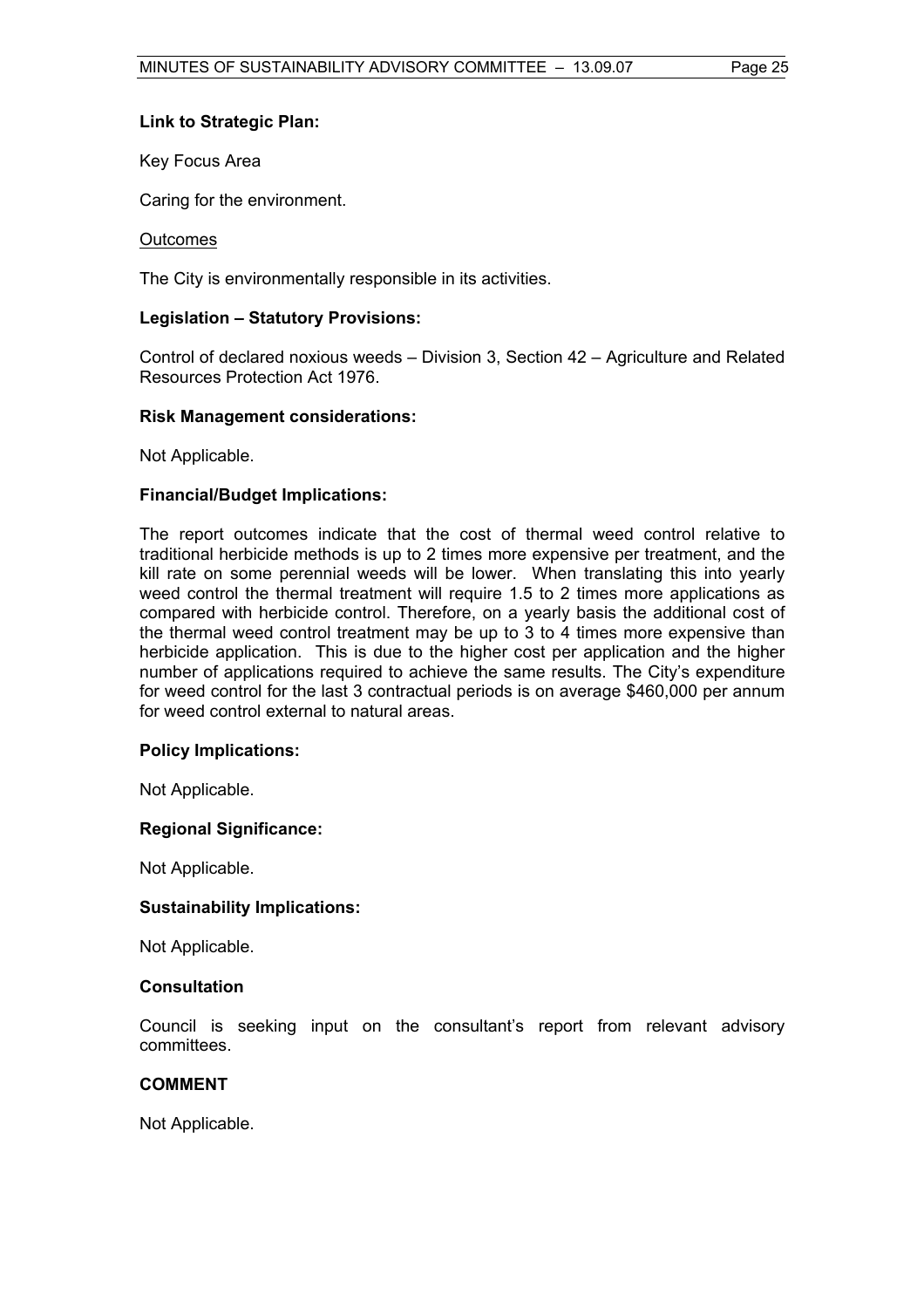# **ATTACHMENTS**

Attachment 1 **Report on Weed Control Using Hot Water / Steam and** Herbicides in the City of Joondalup

# **VOTING REQUIREMENTS**

Simple majority.

# **OFFICER'S RECOMMENDATION**

That the Sustainability Advisory Committee NOTES the report on Thermal Weed Control shown as Attachment 1 and provides comment to Council on the report.

Director, Governance & Strategy gave an overview of the Report. Discussion ensued.

**MOVED Cr John SECONDED Cr Fishwick that the Sustainability Advisory Committee:** 

- **1 NOTES the report on Thermal Weed Control shown as Attachment 1 to this Report;**
- **2 that Council needs to develop a Weed Control Strategy as part of its Environmental Plan, the Weed Control Strategy should be based on the principles of Integrated Weed Management, which includes the aim of reducing the reliance on herbicides.**

#### **The Motion was Put and CARRIED (5/0) CARRIED (5/0)**

**In favour of the motion:** Crs John, Magyar and Fishwick, Mr W Carstairs, Ms W Herbert

#### **MOTIONS OF WHICH PREVIOUS NOTICE HAS BEEN GIVEN**

Nil.

#### **REQUESTS FOR REPORTS FOR FUTURE CONSIDERATION**

1 A review of the report prepared by the WA Government on addressing alcohol problems at a community level in order for SAC to identify potential ideas and means by which Council can support the State's initiatives.

The Presiding Person thanked staff and committee members for their help and assistance with this committee.